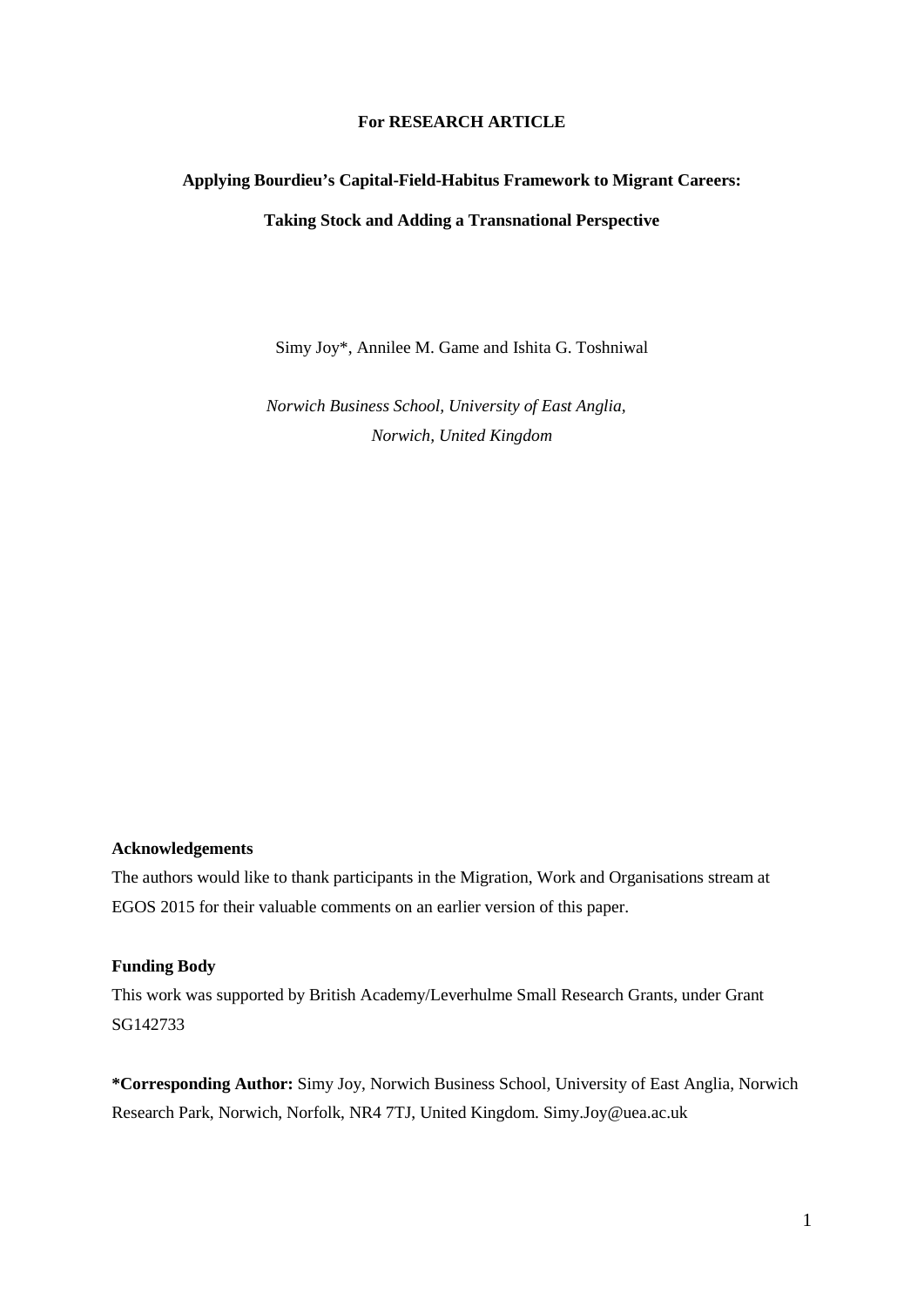#### **Abstract**

HRM and Migration scholars increasingly employ Bourdieu's concepts of capitals, fields and habitus to explain the interrelationships between migrant careers and context. Both literatures employ a Bourdieusean framework to examine devaluation of migrant capitals in host nations and migrant responses to such devaluation. However, their explanations are based on different assumptions of context. HRM literature regards migrants as confined to the host nation context, whereas Migration literature places them in a transnational context, spanning both originating and host nations. In this conceptual paper, we argue for integrating transnational perspectives into HRM literature to offer a more accurate portrayal of contemporary migrant lives, and to capture greater nuance in migrant career experiences. We seek to expand the conceptual lexicon to support new conceptualisations of transnational context, and to explore how locating a Bourdieusean framework in transnational contexts enhances its ability to explain migrant career experiences.

**Key words:** Migrant careers, Bourdieu, Capital, Field, Habitus, Transnationalism

# **Introduction**

Unprecedented levels of global migration and the increased presence of migrants in the workforce in many nations (Berry & Bell, 2012) have prompted HRM scholars to turn their attention to migrant careers (Al Ariss, 2010). While a minority of individuals receive organisational support for making career moves spanning countries (normally referred to as 'expatriates' in the HRM literature), the majority make their own way in self-initiated attempts to build careers that transcend national boundaries (referred to as 'migrants' in literature; See Andresen et al., 2014 for a review of definitions; See also Berry & Bell, 2012 for the politics behind differential terminology).

The contemporary career literature maintains that individual career trajectories are shaped predominantly by individuals' knowledge, skills and competences, variously called human capital (Seibert, Crant & Kraimer, 1999) or career capital (DeFillippi & Arthur,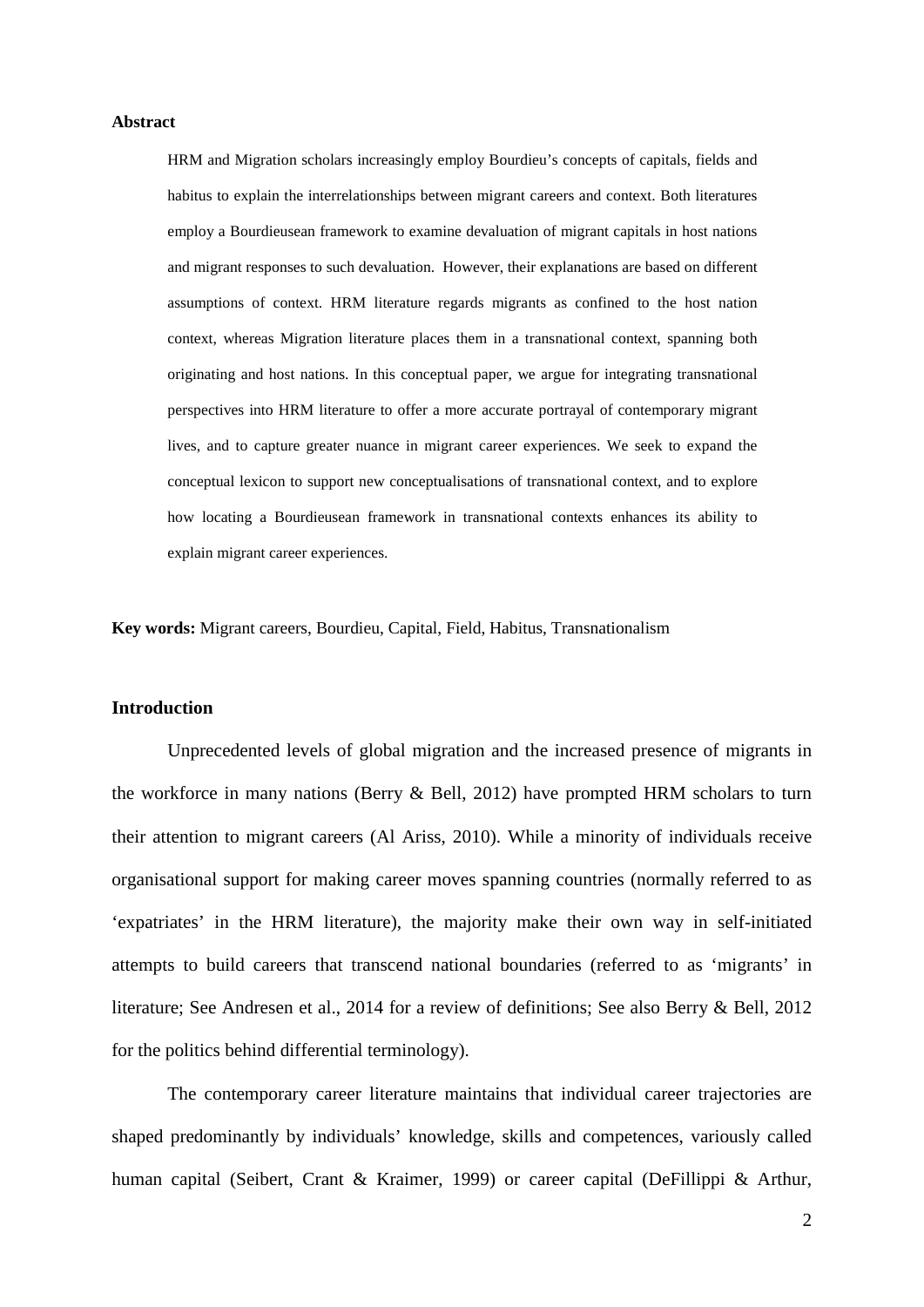1996). However, empirical studies of migrant careers reveal that human capital is an inadequate predictor of migrant career experiences, and uncovers a substantial influence of the various elements of the context, including legal systems, societal culture and labour market and organisational practices, in how migrants' careers unfold (Al Ariss, 2010; Al Ariss et al., 2013; Syed, 2008). Mounting empirical evidence suggest the need for new theoretical perspectives that explores the interrelationships between the actor and the context (Syed, 2008).

To this end, Bourdieu's concepts of capitals, fields and habitus are increasingly adopted by HRM (Al Ariss & Syed, 2011) as well as Migration scholars (Kelly & Lusis, 2006; Erel, 2010). They have fruitfully employed Bourdieusean analysis to elucidate how migrant capitals become devalued in host nations, and how migrants differentially respond to such devaluation, thus providing theoretically grounded explanations respectively for career barriers that migrants encounter in host nations and career strategies they adopt. HRM and Migration scholars, however, tend to approach this issue from opposing assumptions of what constitutes context for migrants. HRM scholars have tended to focus exclusively on host nation contexts Al Ariss & Syed, 2011; Al Ariss et al., 2013; Bahn, 2015), whereas Migration scholars consider the transnational nature of migrant contexts that span host and originating nations (Erel, 2010; Kelly & Lusis, 2006; Parutis, 2014).

The HRM practice of focusing on host nation alone, for understanding migrant lives, is argued to be rooted in an archaic notion of migrants as 'permanent leavers', i.e. people who exit their originating nation and permanently settle in host nations, abandoning ties with the originating country (Levitt & Glick Schiller, 2004). The focus of Migration studies on the transnational nature of contexts originates from a more contemporary view of migrants, that recognises their simultaneous engagement with originating and host nations (Levitt & Glick Schiller, 2004). We argue for adopting a transnational perspective in the HRM literature, as it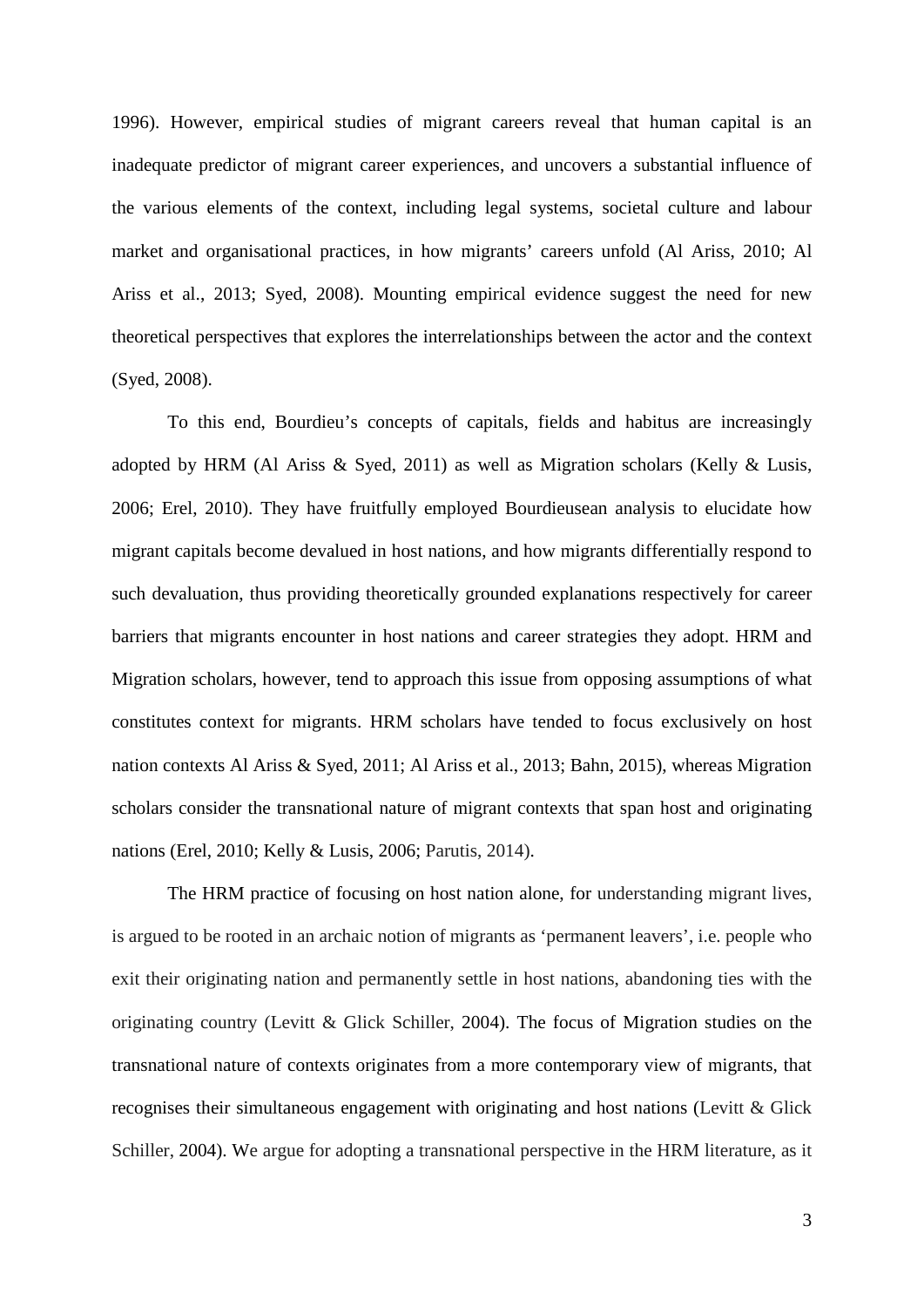offers a more accurate representation of the contemporary migrant, and holds the potential for generating a more comprehensive and nuanced understanding of migrant career experiences.

Our endeavour in this conceptual paper is to strengthen the theoretical foundations necessary for locating Bourdieusean analysis in transnational contexts, and thus to contribute to the scholarly attempts to generate a more holistic and multi-level understanding of the contextual impact on migrant careers. The paper is organised as follows: We first discuss the relevance of contextual factors to understanding migrant careers and review extant literature showing how Bourdieusean concepts provide theoretical explanations for the relationships between migrant careers and context. We then make the case for locating Bourdieusean analysis within transnational contexts. Further, we review and build on conceptualisations of transnational context drawn from Migration literature, and discuss – with relevant propositions – how situating Bourdieusean analysis in transnational contexts reveals underexplored nuances in migrant career experiences.

#### **(Migrant) Careers and Context**

Conventionally, careers are defined as the unfolding sequence of a person's work experience over time (Arthur, Hall & Lawrence, 1989). Although contextual embeddedness of careers is recognised to some extent in traditional careers models, which assume careers unfold within specific organisational contexts, its significance reduces with the emergence of contemporary career models, which emphasize the 'boundarylessness' of careers (Arthur & Rousseau, 1996). Instead, the focus shifts to individuals, who are seen as responsible for shaping their own careers (Lamb & Sutherland, 2010), and specifically to individual attributes that aid career building. As a result, individuals' knowledge, skills and competences have been recognised as the human capital (Seibert, Crant & Kraimer, 1999), or career capital if individuals' motivation and networks are included (DeFillippi & Arthur,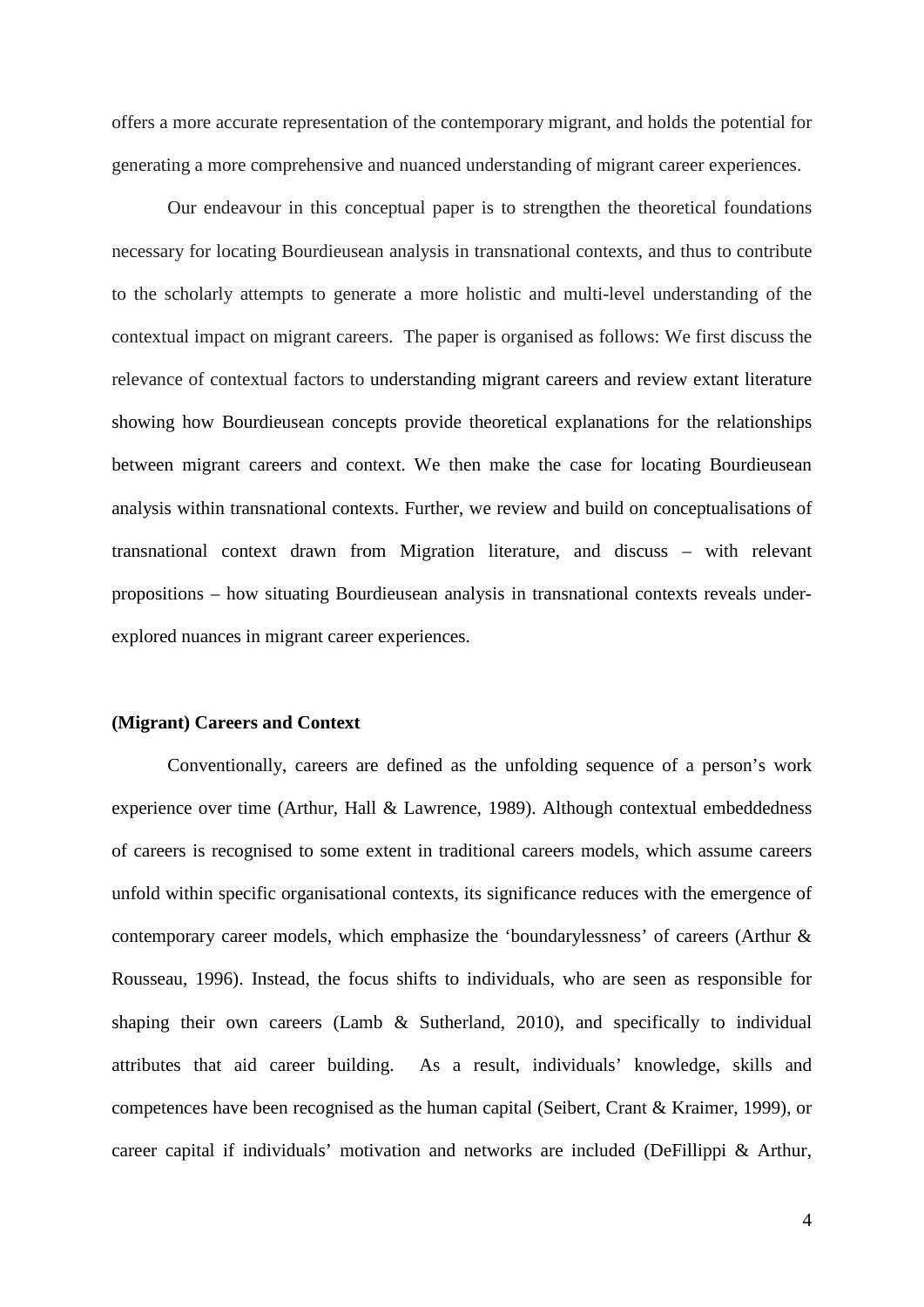1996), for building careers. Implicit here is an assumption that human capital has universal value and will be objectively measured across contexts.

Early research on migrant careers, irrespective of disciplinary origins, seem to share the human capital perspective, and regard human capital as the key predictor of career success - the better a migrant's knowledge and skills, the better the career outcomes (Syed, 2008). This perspective underlies the policies that promote skilled migration and discourage unskilled migration. Policy regimes adopted by many nations including the UK, Australia and Canada use human capital proxies (e.g., educational qualification, past work experience) as decision criteria to allow entry to individual migrants (Shachar, 2006), with the US proposing to follow (The Guardian, 3 August 2017).

Empirical evidence, however, indicates that even highly skilled migrants, with significant human capital, often experience adverse career outcomes. Highly skilled migrants face delays in getting their first job (Reitz, 2007; Wong, 2013); they have difficulty finding full time and permanent employment (Riano, 2011) and sustaining employment (Pio, 2005); they may have to settle for jobs incommensurate with their qualifications and experience (Ramboarison-Lalao, Al Ariss & Barth, 2012); they are slow to get promotions (Fang, Zikic & Novicevic, 2009), and are likely to exit labour markets frustrated, or else resort to jobs in ethnic economies (Quereshi, Varghese & Osella, 2013).

The above suggests that migrant careers are not products of human capital alone, prompting scholars to also consider the contexts where migrants mobilise their human capital (Syed, 2008). This has resulted in two lines of inquiry, respectively focusing on: (1) the barriers that migrants face at various levels in the host country context, including the economy, legal frameworks and societal culture at the macro-level, and professions, industries and organisations at the meso-level (e.g. Almeida et al., 2015; Deitz et al., 2015; Salaf, Greve & Ping, 2002; For a review, see Syed, 2008), and (2) the strategies adopted by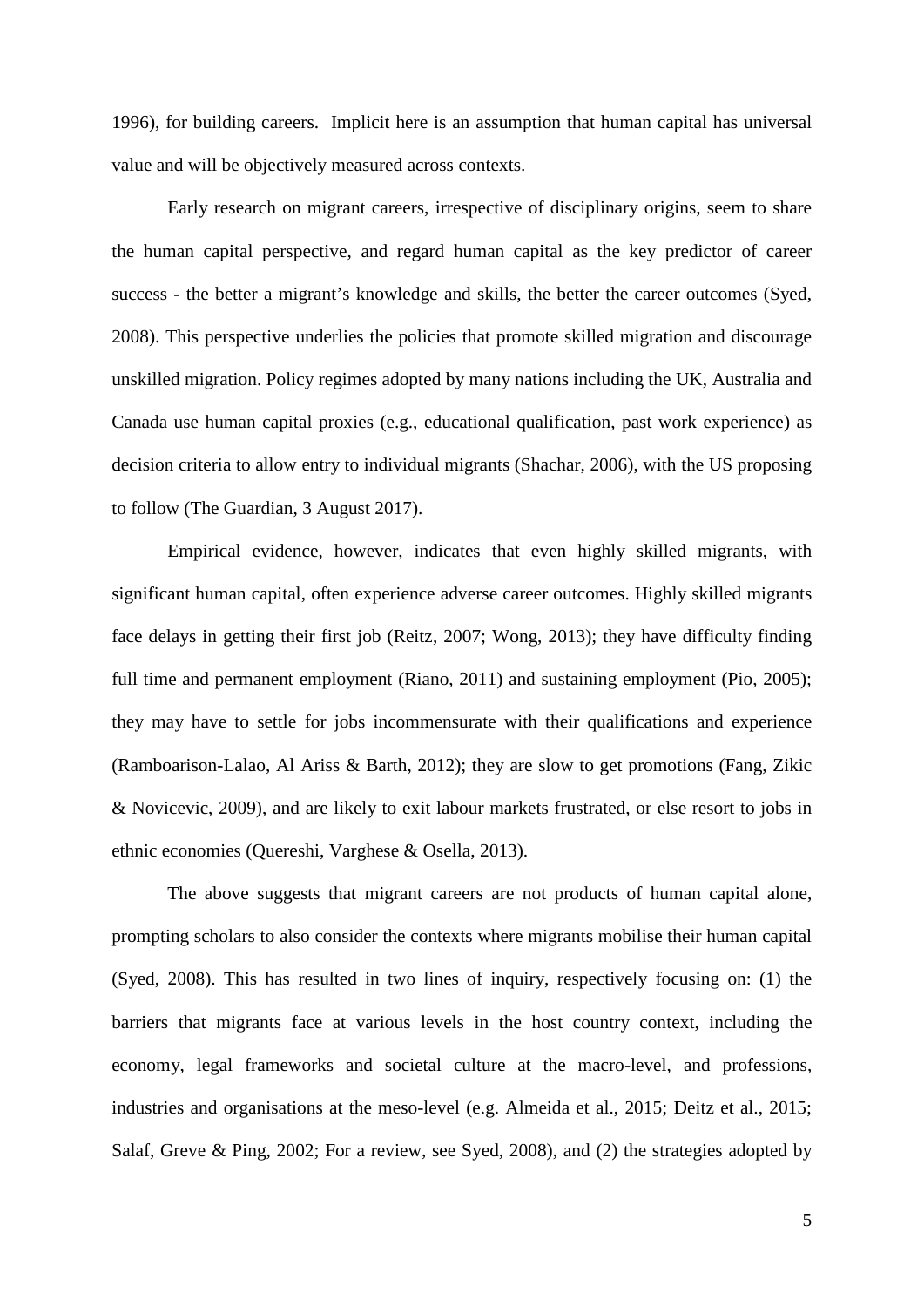migrants to overcome these barriers (e.g. Halvorsen, Treuren & Kulik, 2015; Heilbrunn, Kushnirovich & Zeltzer-Zubida, 2010; Zikic, Bonache & Cerdin, 2010). This stream of research establishes the need to reconceptualise migrant careers as the outcome of complex interrelationships of individuals with their context.

# **Bourdieu's Capital-Field-Habitus Framework**

The above has led scholars to seek conceptual frameworks that theoretically explore individual-context interrelationships. A popular framework utilises Bourdieu's concepts of capitals, field and habitus (e.g. Al Ariss & Syed, 2011; Al Ariss et al., 2013; Kelly & Lusis, 2006; Parutis, 2014). In this section, we explain Bourdieusean concepts, before reviewing how they have been used to elicit greater understanding of migrant career experiences.

# *Capital*

Bourdieu's notion of capital departs from the conventional economic meaning to include a sociological dimension (Al Ariss et al., 2013). Capital takes economic, social, cultural and symbolic forms, which are mutually convertible (Bourdieu, 1986). Economic capital includes financial resources (e.g., income, property, material possessions and savings) and is deemed the easiest to convert (Bourdieu, 1977). Social capital comprises social networks or 'relationships of mutual acquaintance and recognition' (Bourdieu & Wacquant, 1992, p.112). Social capital can be legitimized and institutionalised by family, class and group memberships (Bourdieu, 1986). Cultural capital has three forms: institutionalised (e.g. academic qualifications which confer to its owner legitimised recognition in a given societal context at a given point in time); embodied/incorporated (e.g. past work experience, cultural experience of living in a particular society and language proficiency); or objectified (e.g. existing in material state such as books, equipment, dress and accessories) (Bourdieu, 1986).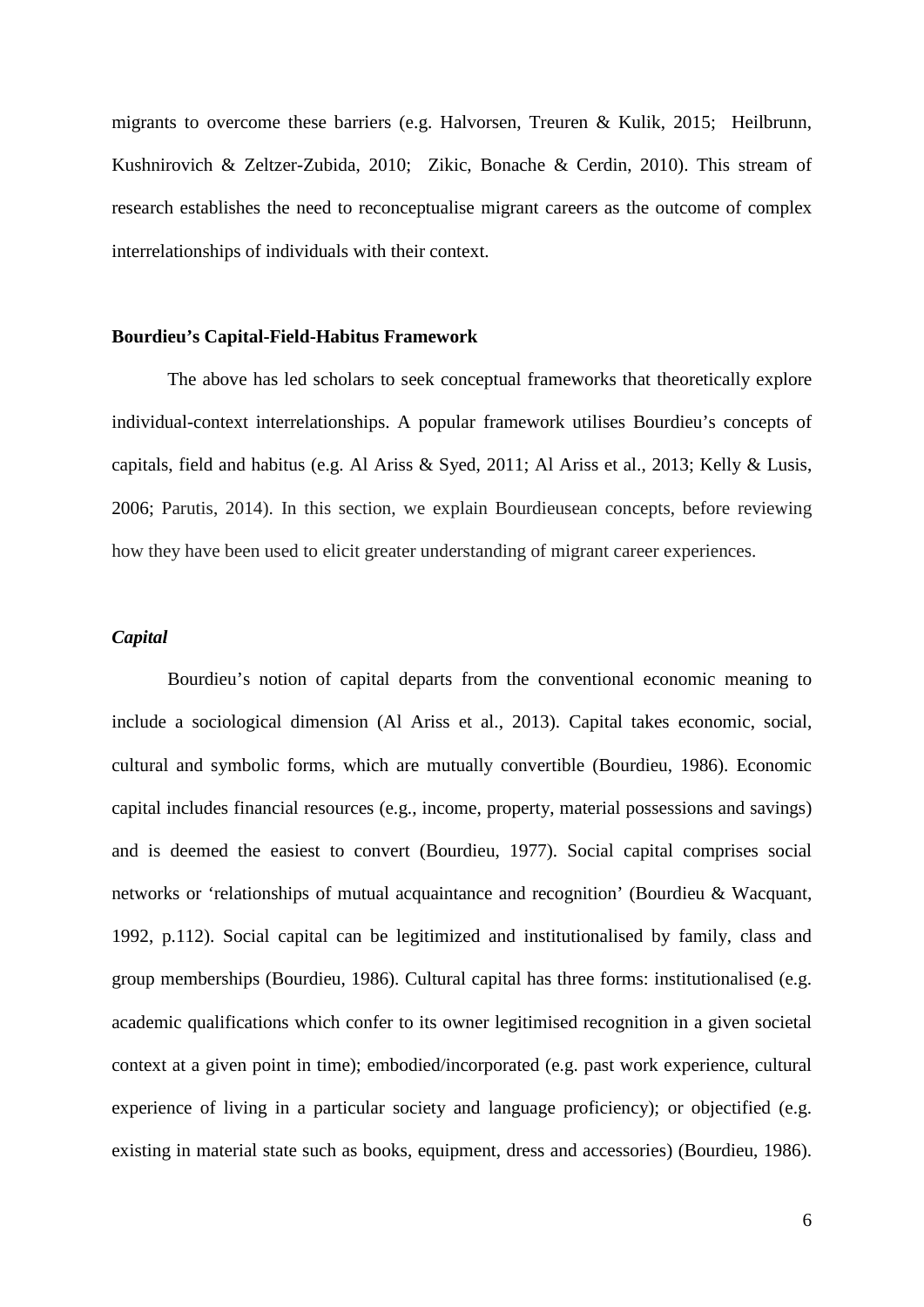Finally, symbolic capital reflects power gained by individuals through the mobilization of their economic, social and cultural capital, and is manifested in social ranking, class position etc.

For Bourdieu, capitals are the basis for power. Possession of capitals places actors in social hierarchies, and allows them to influence their value (Kelly & Lusis, 2006). Thus, capitals underlie implicit forms of domination (Doherty & Dickmann, 2009).

# *Field*

Bourdieu suggests that capital has no definitive or universal value, but only what is derived from social context and structures (Riano, 2011) and uses the term *field* to represent the social context in which capitals derive their value (Bourdieu, 1986, 1990). The value of particular capitals at any given time, or during conversion, is governed by socially established, implicitly agreed upon, 'rules of the game'. Bourdieu likens field to a battle field or playground (Bourdieu & Wacquant, 1992) in which agents play by the shared rules. The shared understanding among actors does not mean that all stand to gain equally from them, as the rules are influenced by those with capitals (and therefore power) and tend to favour further amassing of capitals by them (Fligstein & McAdam, 2011). Therefore, fields, as the context for actors to realise their capital mobilisation strategies, also become venues of constant competition for power (Bourdieu & Wacquant, 1992). Those with less capitals and power often conform to the rules, take what they can get and wait for opportunities, albeit grudgingly (Fligstein & McAdam, 2011).

Further, multiple fields coexist in a social context (e.g. legal, educational, professional, organisational etc.), which may be nested in others (e.g. disciplinary subfields nested in educational field). Each field, and nested sub-fields, have their own rules. The rules of the game in different fields may reinforce or contradict each other, affecting values of

7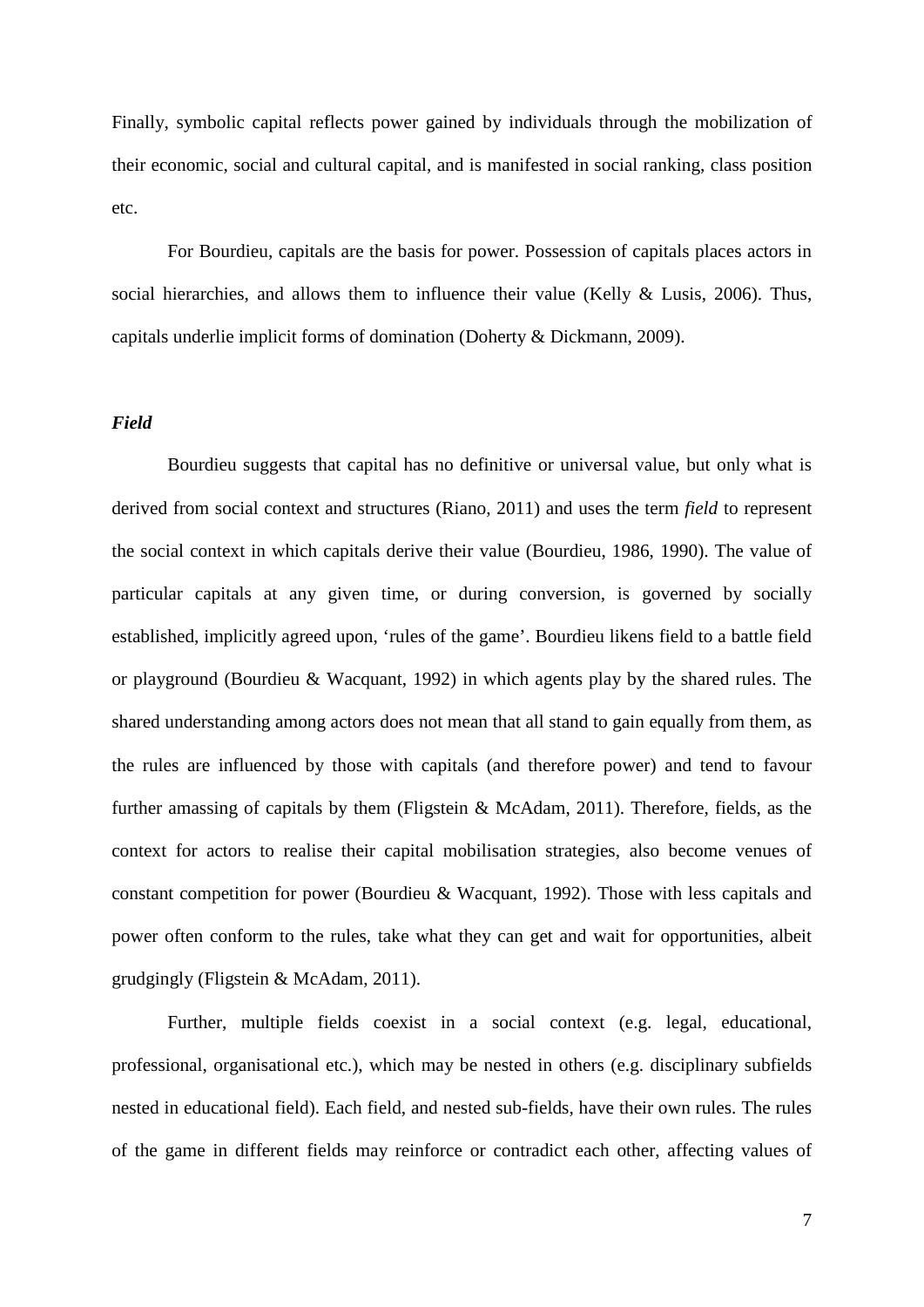individuals' capitals in complex ways.

## *Habitus*

Bourdieu introduced the term *habitus* to explain individuals' dispositions to action in relation to the field (Bourdieu, 1986, 1990). Crossley (2001) equates dispositions to gameplaying skills. Core to the concept of habitus is 'the internalisation of social expectations and value systems' (Kelly & Lusis, 2006, p.834). It is reflected in individuals' values, speech, dress, conduct, and manners that shape their everyday life. Habitus enables individuals to display the right behaviour and practices (e.g. at job interviews) without a conscious attempt to do so, thus 'acting intentionally without intention' (Bourdieu, 1990, p. 12). It is suggested that habitus may be an individual as well as collective phenomenon (Kelly & Lusis, 2006). While each individual actor has their own habitus, they may acquire multiple habiti as part of collectives based on class, gender, ethnicity, nationality, locality etc.

Though a few disagree (e.g. Kramsch, 2015), some scholars (Mouzelis, 2009; Sayer, 2010) argue that Bourdieu's views on habitus are too deterministic, and emphasize the importance of actor reflexivity in their choice of habitus. They suggest actors choose and enact habitus based not only on field structures, but also the 'state of play' (Crossley, 2001), i.e. their own relative positions afforded by capitals they possess in comparison to those of others, as well as the actions being undertaken by the other actors (Mouzelis, 2009). Further, although habitus are supposed to be durable dispositions, Bourdieu (1990) suggests they may transform or reinvent itself, especially when individual actors enters unfamiliar fields or faces crisis (Oliver & O'Reilly, 2010), where their current habitus does not fit.

Next, we present an overview of extant literature employing a Bourdieusian framework in examining migrant careers.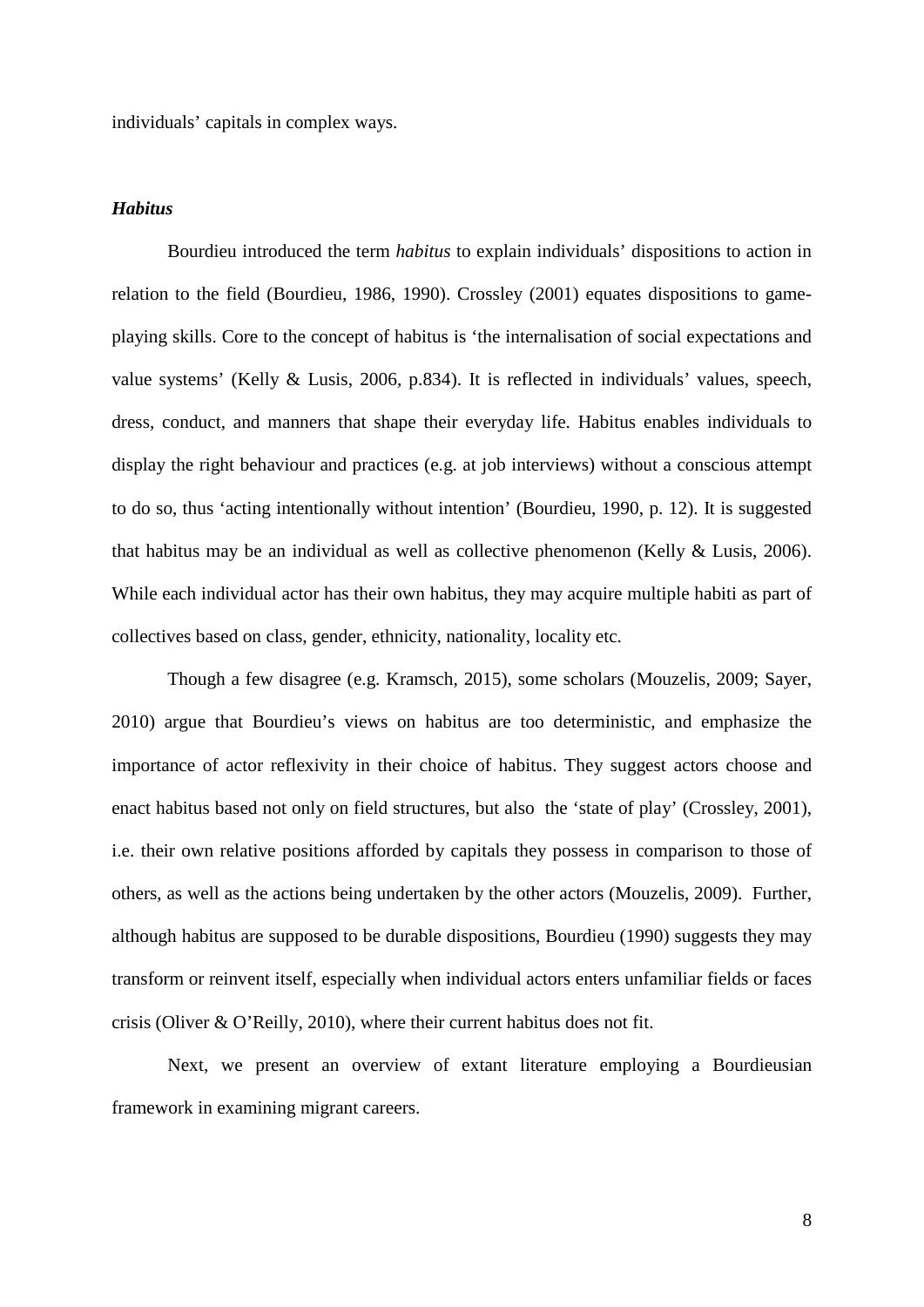#### **Taking stock of Bourdieusean Analysis of Migrant Careers**

Given that, among the social theories, Bourdieu's is the one that most explicitly dwells on individual-context relations (Fligstein & McAdam, 2011), its popularity among scholars of HRM (e.g. Al Ariss & Syed, 2011; Al Ariss et al., 2013; Bahn, 2015) as well as Migration Studies (e.g. Kelly & Lusis, 2006; Parutis, 2014) may be unsurprising. These scholars peruse Bourdieuseasn concepts to theoretically explain the career barriers that migrants encounter, and the career strategies they adopt. They explain the former in terms of the capital-field relationships and the latter in terms of habitus required for mobilising capitals in fields, which we summarise below. We do not intend this to be an exhaustive review; rather, it is indicative of the key themes.

### *Migrant Capitals in Host Nation Fields*

According to Bourdieu, capital has neither existence nor function except in relation to the field (Bourdieu & Wacquant, 1992). Although not explicitly stated by Bourdieu, this also implies that capital loses its value when it is outside of a specific field. Although Bourdieu dwells little on this aspect of the capital-field relationship, this has served as the primary explanation for career barriers that migrants face in host nation fields. Scholars note that capitals generated in fields within the originating nation, that the migrants try to mobilise in host nation, are devalued in the host nation fields (Nohl et al., 2006; Parutis, 2014; Riano, 2011), as conditions of their production are not homologous to their conditions of functioning (Bourdieu, 1990).

A key focus of empirical research has been the changes in the value of one or more types of capitals 'imported' to the host nation, and how this affects migrant career experiences (Kelly & Lusis, 2006; Nohl et al., 2006; Parutis, 2014; , Varghese & Osella, 2013; Riano, 2011). Crucially, cultural capital even in institutionalised form, which the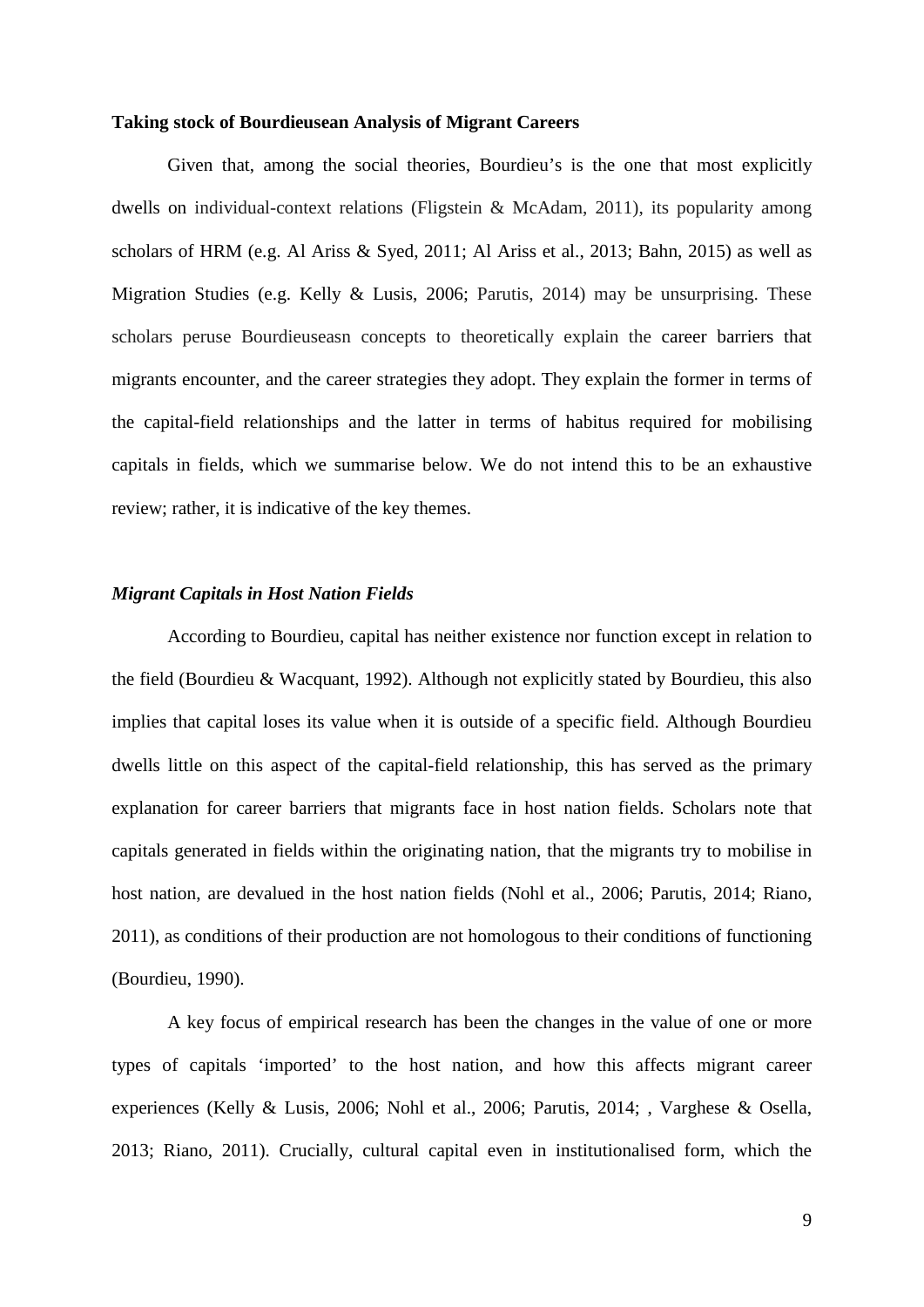human capital approach views as readily transferable, has been shown to be devalued upon crossing borders (Qureshi, Varghese & Osella, 2013). For example, Filipino migrants found that degrees from the most 'prestigious' universities in the Philippines were often worthless in Canada, as 'prestige' in a particular setting rests on shared understanding among actors in that setting, and cannot be understood by actors from other settings (Kelly & Lusis, 2006). The value of embodied cultural capital (e.g., experience of living in foreign cultures and language proficiency) fares better upon migration, although still not on a par with similar capitals developed within the host nation fields (Kelly & Lusis, 2006; Parutis, 2014). Additionally, what might have been valuable social contacts in originating nations (such as mayor of a provincial town in Latin America or head of a village in Punjab, India) may not have the same usefulness in host nations, thus stripping migrants of their social capital (Qureshi, Varghese & Osella, 2013; Riano, 2011). Likewise, migrants moving from developing to developed nations may find economic capital (e.g., savings and funds with which to begin life in the host nation) is immediately devalued because of unfavourable currency conversion rates (Kelly & Lusis, 2006). Thus, as Bauder (2005) points out, there appears to be an exchange rate applied to capital valuation when imported to a new host nation, often resulting in devaluation, and varying exchange rates for each form of capital.

Such devaluation of their overall capital portfolio pushes migrants to relatively lower positions in the social hierarchy in the host nation fields. Erel (2010) observes that migrant have to bargain with institutions (such as professional bodies or universities) and other actors (such as recruiters and managers) occupying higher social positions compared to themselves over the value of their capitals. As actors with depleted resources, migrant find that they lack the power to influence the rules of the field in their favour. Further, the bargaining may be tougher and exchange rates more unfavourable in certain fields than the other (e.g. accredited professions as opposed to unaccredited professions). Therefore, barriers for individual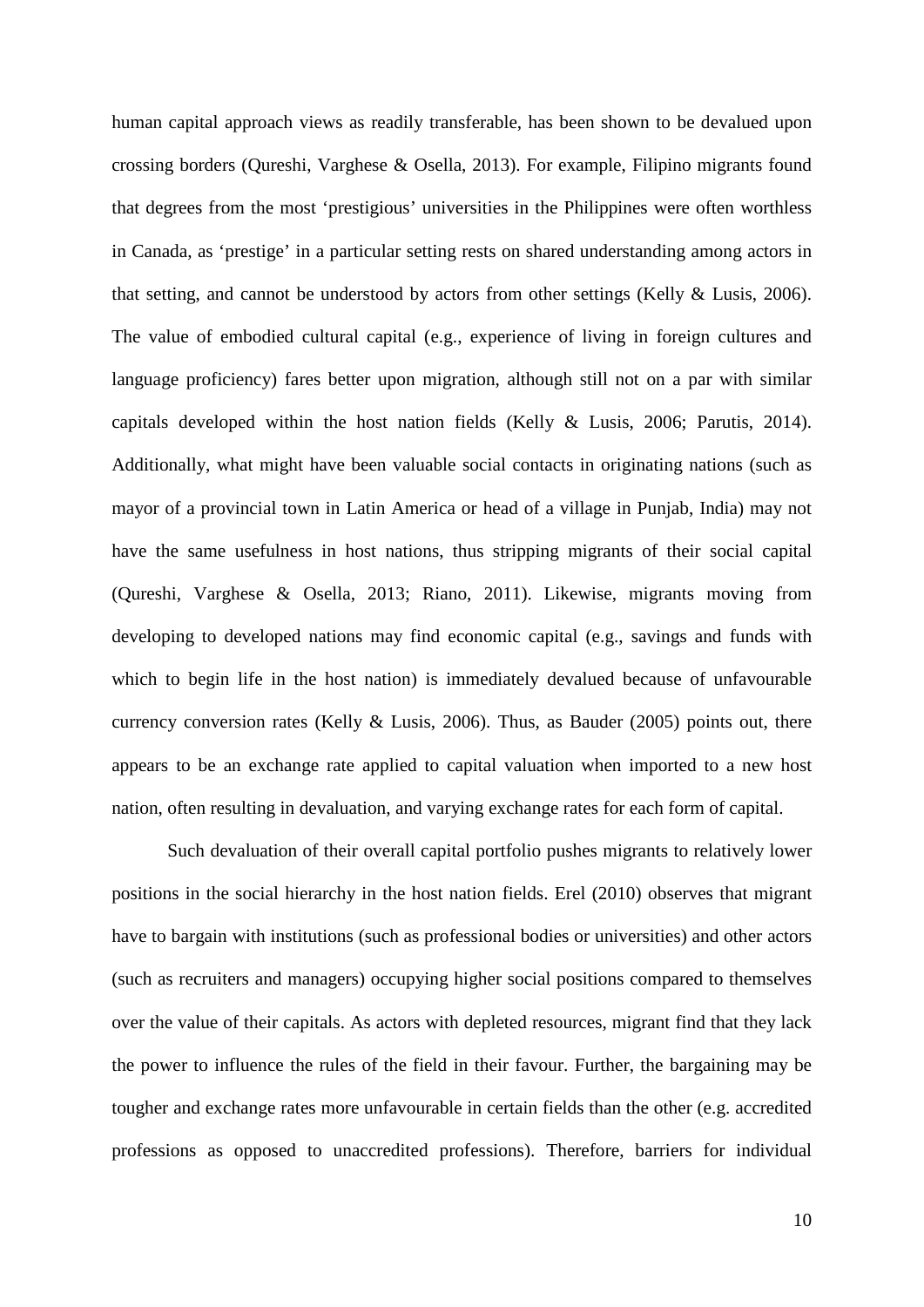migrants may differ based on the particular social process of (de)valuation that they go through with the particular set of actors in particular fields.

#### *Migrant Habitus in Navigating the Fields*

Habitus represents actors' ways of being in a field that facilitate appreciation of the value of their capitals. Migration is recognised in the literature as a crisis point that requires individuals to depart from their familiar habitus. Bauder (2005) argues that the 'foreign' habitus that migrants embody may not fit the host nation fields and, in turn, relegates them to marginal positions. As the less powerful actors, migrants may be unable to radically change the rules of the game, but can develop habitus that enhances the value of their capitals and improve their positions in the social hierarchy (Fligstein & McAdam, 2011). Below, we discuss four types of migrant habitus commonly found in Bourdiesean literature, which provide the theoretical underpinnings for migrant career strategies in non-Bourdieusean literature.

*Acceptance.* Actors get a sense of the value of their capitals as they begin to convert them in host nation fields. Migrants who find their capitals devalued in the field may choose to accept the new value and, especially when their economic capital is low, seek instead to occupy lower level positions afforded by their capitals. In Qureshi, Varghese and Osella's (2013) study of Punjabi skilled migrants in the UK, and Riano's (2011) study of skilled migrant women in Switzerland, devaluation of credentials led the respondents to take up jobs that were available rather than those that they were qualified for. The belief is that accepting those positions will enable them to build 'resources afforded by compliance' (Ozbilgin, 1998, in Al Ariss et al., 2013, p. 1247), such as economic capital for daily sustenance, or cultural capital like language proficiency. However, it may stall their careers if the capitals thus generated are not sufficiently valuable for upward career mobility. The highly skilled women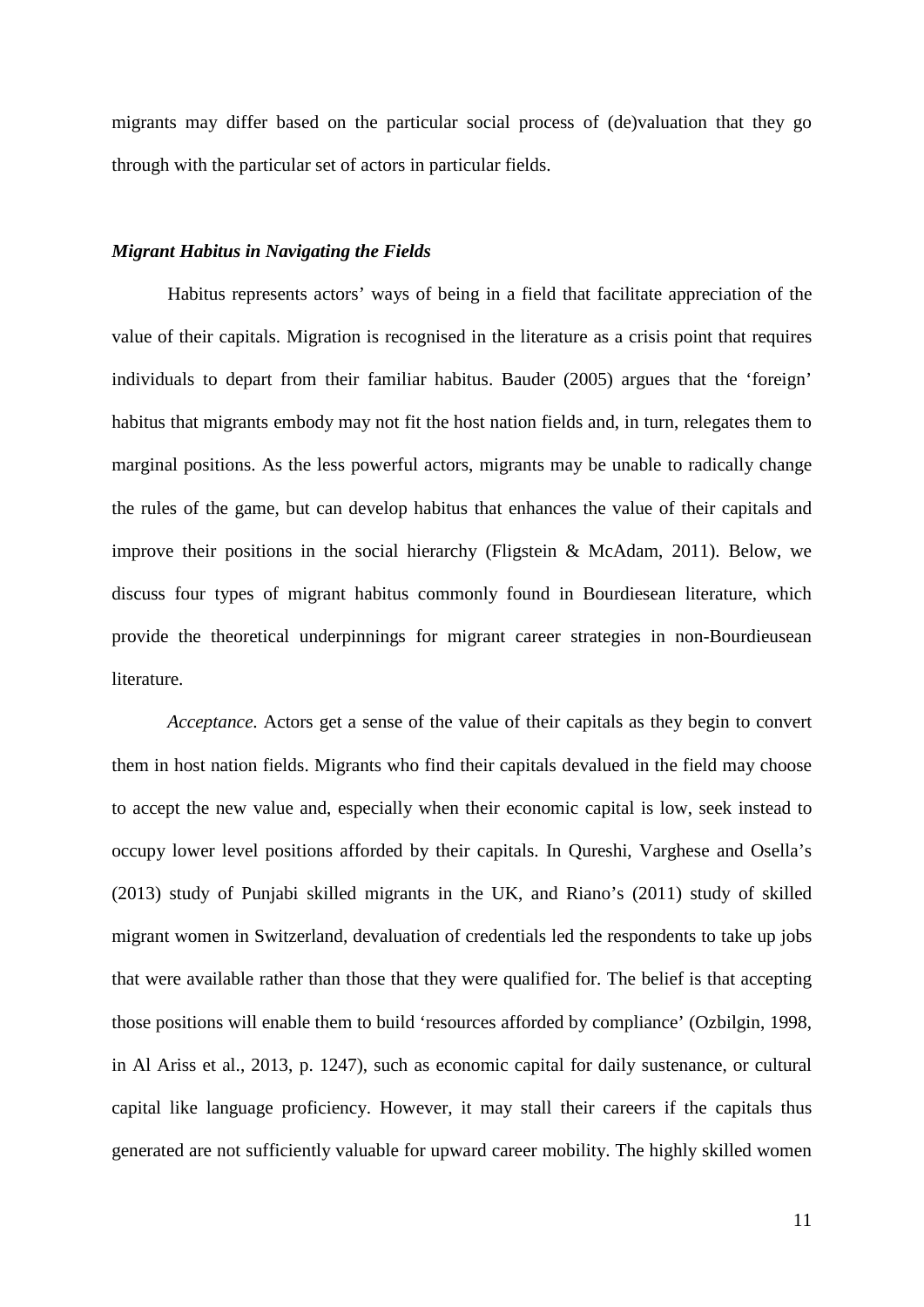in Riano's (2011) study found that the contacts they made in low skilled jobs were not useful for getting better jobs.

*Capital accumulation.* Active engagement with the field enables agents to develop an understanding of which capitals are valued for certain positions in the field. With this knowledge, migrants may adopt a habitus that pursues further capital accumulation and conversion. Re-skilling and obtaining new qualifications are common means of rebuilding lost embodied and institutionalised cultural capital (Parutis, 2014; Riano, 2011). Another method of capital appreciation is to keep changing positions in the field. Polish and Lithuanian migrants in the UK (Parutis, 2014) and Lebanese migrants in France (Al Ariss et al., 2013) changed organisations frequently to consolidate and expand their capital base, thereby facilitating progression from 'any job' to a 'better job' to the 'dream job' (Parutis, 2014). Capital accumulation is hindered if migrants lack initial convertible capital, or when rules of the field require more or different forms (Al Ariss, 2010) of capital from migrants (e.g., Al Ariss et al., 2013; Qureshi, Varghese & Osella, 2013).

*Selective positioning.* Engagement with the field also sensitises agents to the *relative* value of capitals and its contingency upon one's position in the field. Migrants may thus select to occupy particular fields and/or positions in which their capitals will be most highly valued. This 'position taking' (Bourdieu & Wacquant, 1992) reflects how migrants strategise to employ their capital (Erel, 2010). While the rules of the game in given positions and/or fields are not necessarily more favourable to migrants *per se*, the rules in some cases may dissuade other players from seeking such positions. For example, in healthcare, many skilled migrants choose to work in specialties perceived as difficult (and hence disliked) by host nation citizens (Al Ariss et al., 2013; Bornat, Henry & Raghuram, 2011; Robinson & Carey, 2000). A variant of this strategy is choosing fields where migrants face fewer rules to devalue their capitals. Entrepreneurship, for instance, enables circumventing the traditional job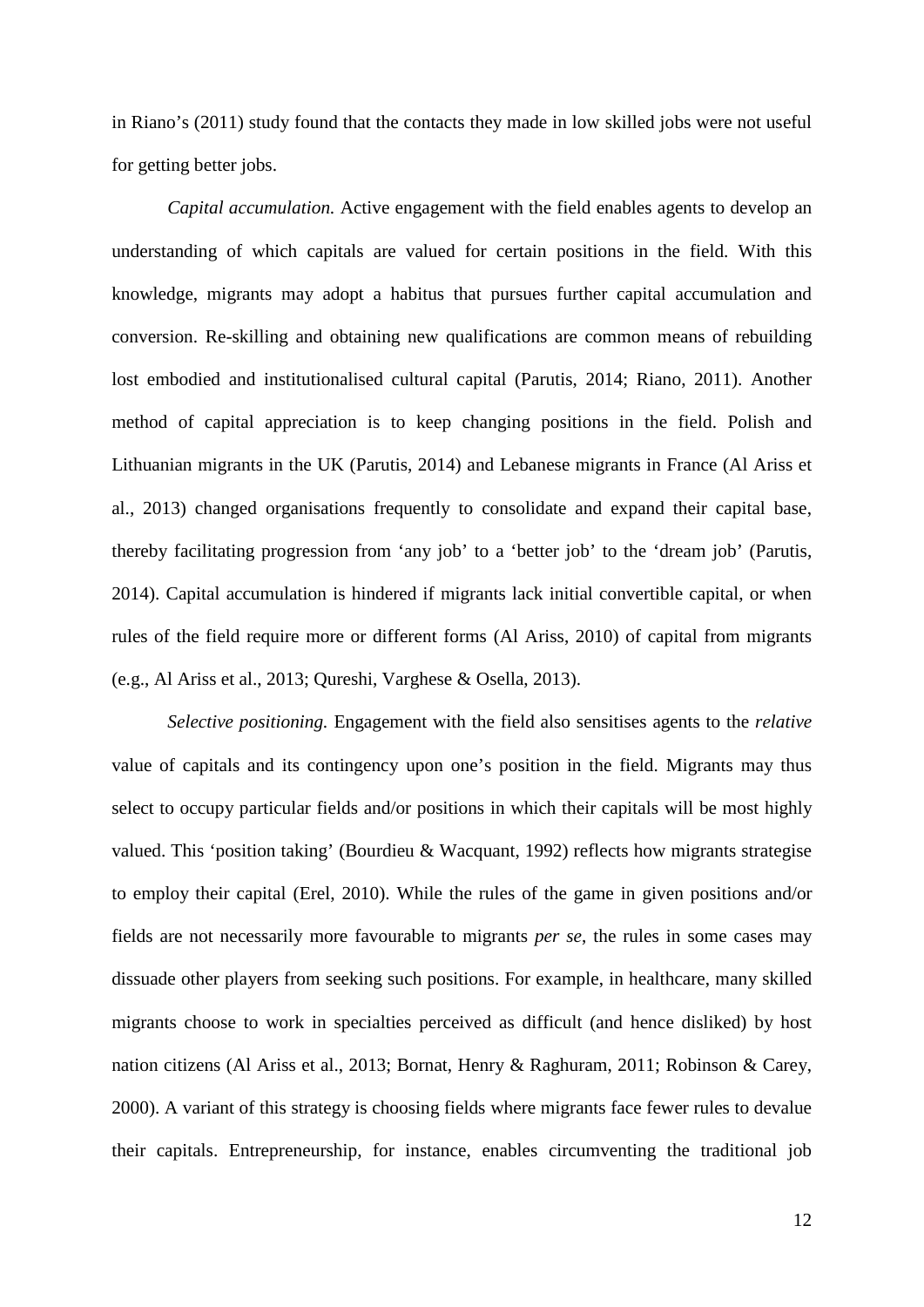market routes (Al Ariss, 2010; Quereshi, Varghese & Osella, 2013).

*Partial or total exit from fields.* This final option may be less a truly agentic action than a result of the inability of agents to play by the rules of the fields and survive in the host nation. Inability to navigate restrictive rules on account of race, religion and/or gender may contribute to the decision to opt out of a career in the host nation (Al Ariss, 2010), or even the host nation itself – instead leaving for a new destination or returning to the originating nation. Habitus in this case reinforces dominant rules of the fields rather than altering them.

It is suggested that although habitus are meant to be durable dispositions, actor reflexivity comes into play, and actors change their habiti based on whether they have been able to generate the desired outcome (Erel, 2010). Further, although habitus indicates individual dispositions, authors have observed collective tendencies. Bauder (2005) found many former Yugoslavian migrants in Canada tended to stick to their old habitus whereas South Asian migrants chose to selectively position themselves in ethnic economies. Nee and Sanders (2001) however clarifies that this cannot be considered entirely as collective habitus of specific migrant groups, but is a function of portfolios of capitals they possess.

# **Assumptions of Context in Bourdieusean Analysis of Migrant Careers**

The review above illuminates the context-boundedness of career building processes, and demonstrates how a Bourdieusean framework provides more nuanced and theoretically grounded insights. We note that HRM and contemporary Migration literature, however, differ in the assumptions they make about the migrant context.

Most HRM literature (e.g. Al Ariss & Syed, 2011; Al Ariss et al., 2013; Bahn, 2015) [and some of the early Migration literature (e.g. Nee & Sanders, 2001)] regards migrants as confined to the spatial boundaries of the host nation, making the host nation their only frame of reference. While delimiting the unit of analysis (individual migrants in this case) to the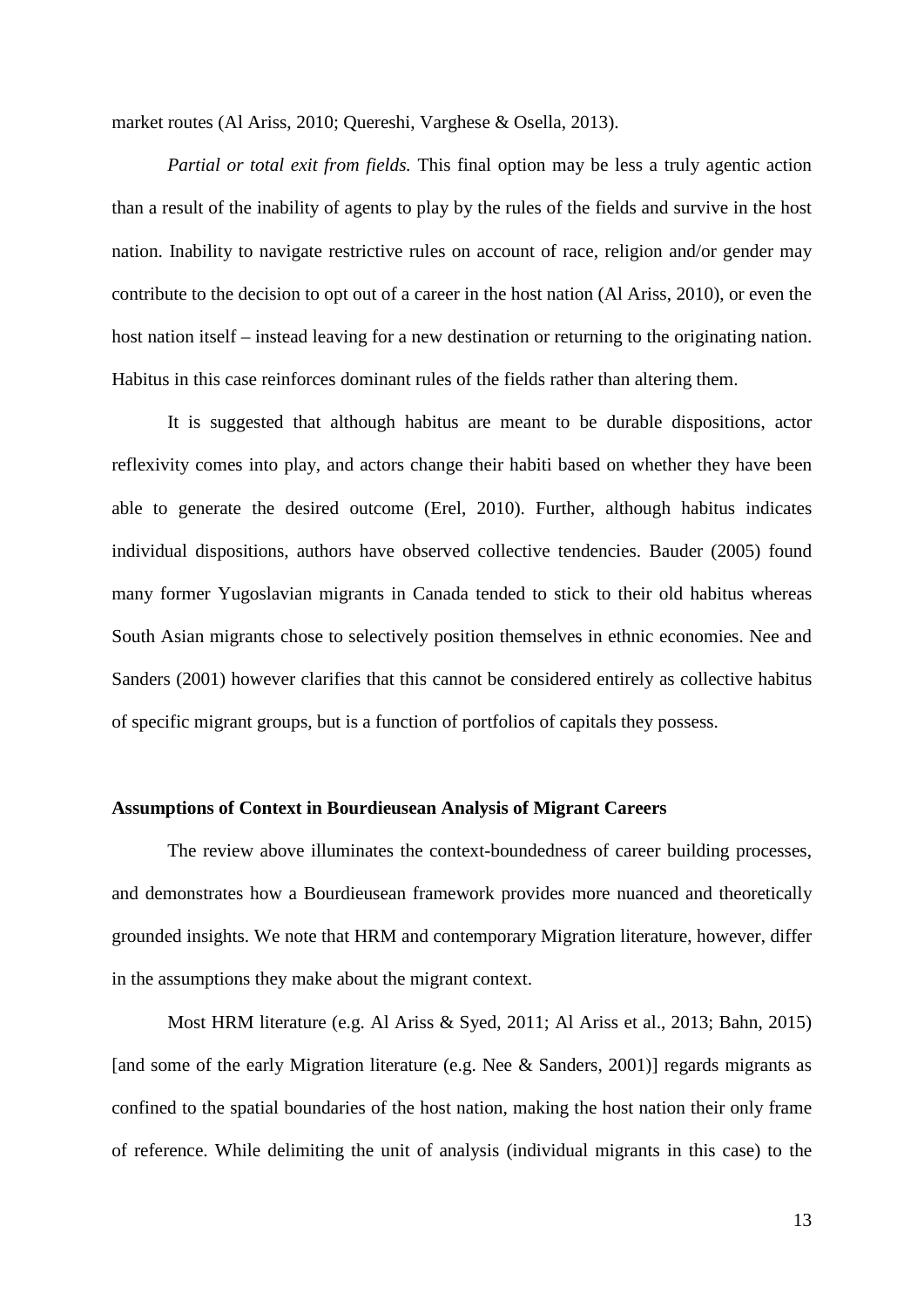boundaries of the nation and assuming social processes (here capital conversion and career strategies) are similarly confined to these boundaries, are part of the conventional approach to research and theory building in HRM and many social science disciplines, Migration scholars observe such 'methodological nationalism' is problematic in studying migrants (Levitt & Glick Schiller, 2004; Wimmer & Glick Schiller, 2003). They argue that it is symptomatic of out-dated, assimilationist assumptions of migrants which view them as 'permanent leavers' who sever ties with their originating nation to assimilate into the in a host nation (Levitt  $\&$ Glick Schiller, 2004) and start new lives, casting off their former lives (Kelly & Lusis, 2006).

In contrast, contemporary Migration literature, locate migrants in transnational contexts that transcend originating and the host nation boundaries (e.g. Erel, 2010; Kelly  $\&$ Lusis, 2006; Nowiska, 2013). They point out that migrants neither exit the originating nations altogether nor become embedded exclusively in the host nations, thus rendering assimilationist assumptions erroneous (Levitt & Glick Schiller, 2004; Portes, Guarnizo & Landolt, 1999; Schiller, Basch & Blanc-Stanton, 1992). Instead, migrants maintain social, political, cultural and economic ties with the originating nation as well as host nations (Vertovec, 2002), by means of a variety of activities including various forms of keeping in touch, care and emotional networking, remittances, property ownership, formal and informal involvement with migrant communities/diasporas and organisations, and political activism (Schiller, Basch & Blanc-Stanton, 1992; Basch, Schiller, & Blanc-Szanton, 1994; Fouron & Glick Schiller, 2001). Therefore, their lives, activities and social processes should be viewed not as spatially restricted to the host nation contexts, but as taking place in transnational contexts that transcend the boundaries of originating and host nations, each providing a different frame of reference (Levitt & Glick Schiller, 2004; Schiller, Basch & Blanc-Stanton, 1991).

In the light of the above, continuing to limit investigations to host nation context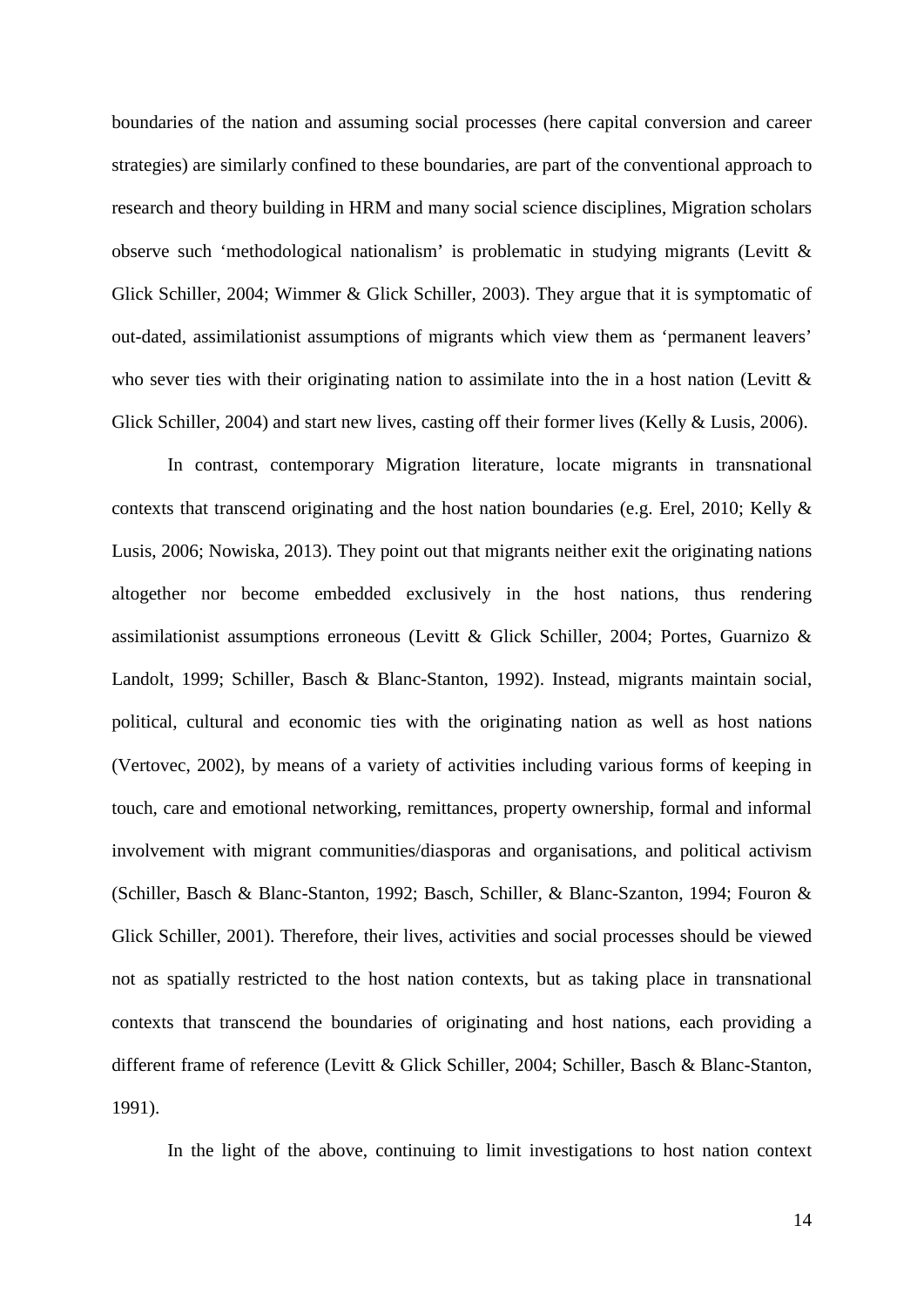seems to propagate an inaccurate portrayal of contemporary migrant lives. Also, it may cause failure to capture the nuances of migrant career experiences engendered by transnationalism. Therefore, we find it imperative that HRM scholars update constructions of context to clearly reflect transnationalism.

Our aim in the remainder of this paper is to explore conceptually how locating Bourdieusean analysis of migrant careers within a transnational context may enhance the ability to explain migrant career experiences. Interestingly, Bourdieu does not directly address the spatiality of his concepts (Cresswell, 2002; Painter, 2000). However, by focusing on the interrelationships among the concepts, rather than their spatial rootedness, he leaves the framework portable across varying spatial constructions. In the next section, we turn to Migration studies to assist us in conceptualising transnational contexts. Subsequently, we locate the Bourdeusian framework within a transnational context and consider, with accompanying propositions, the implications of this integrated framework for shedding new light on migrant career experiences.

# **Conceptualising Transnational Contexts of Migrants**

Transnationalism with respect to migration, is defined as 'the processes by which immigrants build social fields that link together their country of origin and their country of settlement' (Schiller, Basch & Blanc-Stanton, 1992, p.1)<sup>1</sup>. There are multiple

 $1$  It is the emergence of strong nation-states in  $20<sup>th</sup>$  century that triggered the tendency among social sciences to view societies as 'national container society' (Lee, 1966) and formulate national-container theories to explain their workings (Levitt & Glick Schiller, 2004). In 1990s, the recognition of the border-transcending nature of many social phenomena, led to transnationalism perspectives gaining currency in social science disciplines including anthropology, sociology, political science and geography (Guarnizo & Smith, 1998). While phenomena such as the cross-border movement of capital, global media and emergence of supra-national political institutions were explored under the umbrella term 'transnationalism from above', those involving the cross-border movement and activities of migrants came to coalesced as transnationalism from 'below'(Guarnizo & Smith, 1998; Mahler, 1998). Here, we primarily draw on the latter as it is specific to migrant lives and activities, but recognize their intertwining nature.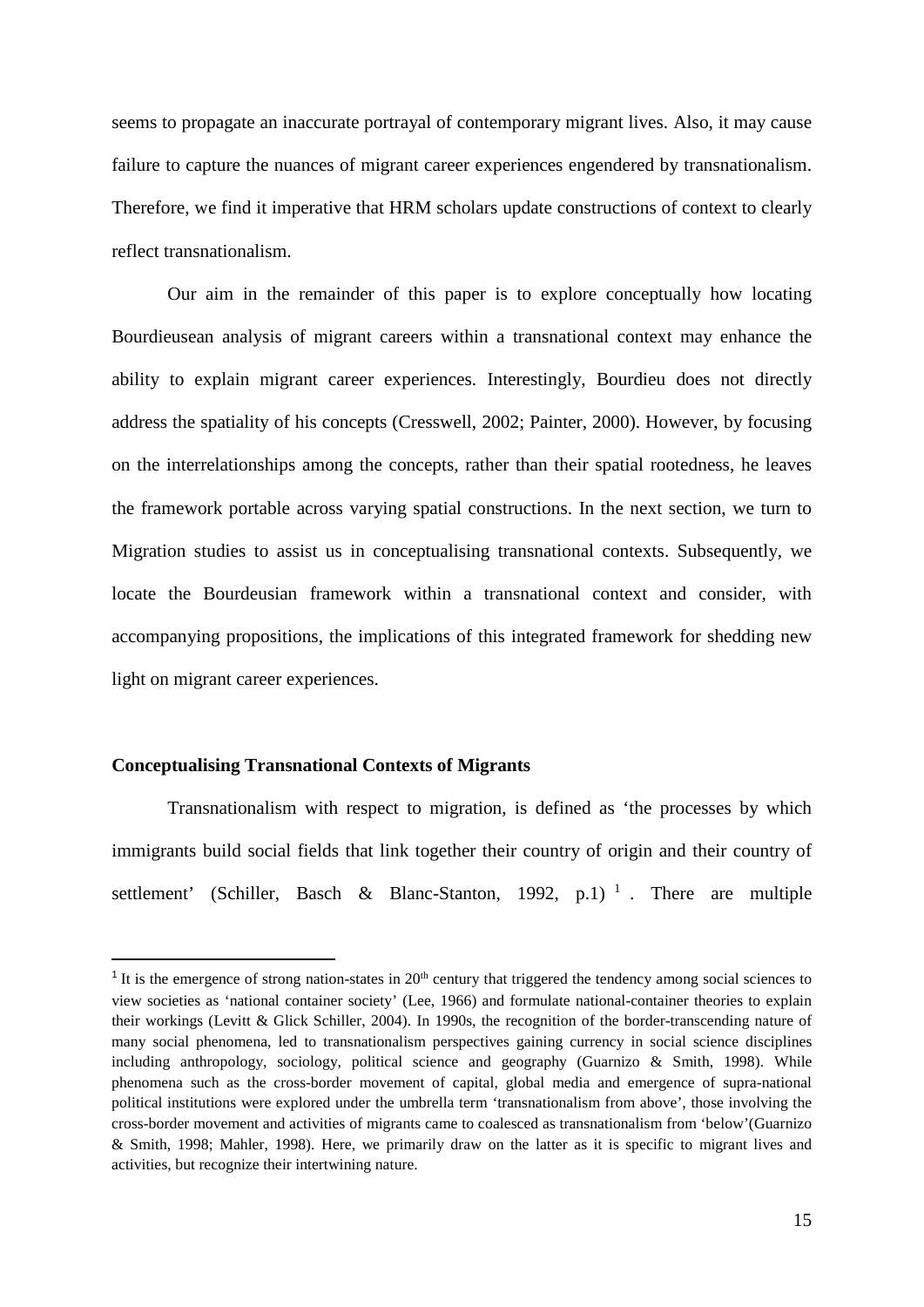conceptualisations of transnational contexts connecting actors' simultaneous engagement with originating and host nations (See Vertovec, 2001 for a review).

We draw on the popular concept of 'transnational social fields' proposed by Glick Schiller and colleagues (1992). They define social fields as 'a set of multiple inter locking networks of social relationships through which ideas, practices, and resources are unequally exchanged, organized, and transformed' (Levitt & Glick Schiller, 2004, p. 1009; See also Glick Schiller et al., 1992). They build on the observations of the Manchester School of Anthropology concerning how migrants in their studies simultaneously belonged to tribalrural localities and colonial-industrial cities (Levitt & Glick Schiller, 2004; Mitchell, 1966), and envisage social fields as relationships among actors, that need not be physically contiguous (Castells, 1996; Vertovec, 2001). Further, borrowing from Bourdieu's ideas on the power-ridden nature of fields, they characterise social fields as unequal, with inherent hierarchies of power and status among actors (Glick Schiller et al., 1992; Levitt & Glick Schiller, 2004). Ensuing research focuses on migrant-specific transnational social fields, connecting actors across borders, such as migrant communities, networks and diasporas (Schiller, Basch & Blanc-Stanton, 1992; Basch, Schiller, & Blanc-Szanton, 1994; Fouron & Glick Schiller, 2001).

Although some scholars argue that emergence of transnational fields (not only migrant-specific, but also those generated through transnational processes from 'above' (Mahler, 1998), including MNCs and supra-national institutions such as European Union) seem to weaken the relevance of nation-states as boundary setting fields and encourage exploring migrant lives primarily in reference to such transnational fields, others caution against undermining nation-states (Smith & Guarnizo, 1998; Vertovec, 2001). As Fligstein and McAdam (2011) observe, modern day nation-states 'have the authority to intervene in' and 'set the rules for' fields within (Fligstein & McAdam, 2011, p.8). Thus, they influence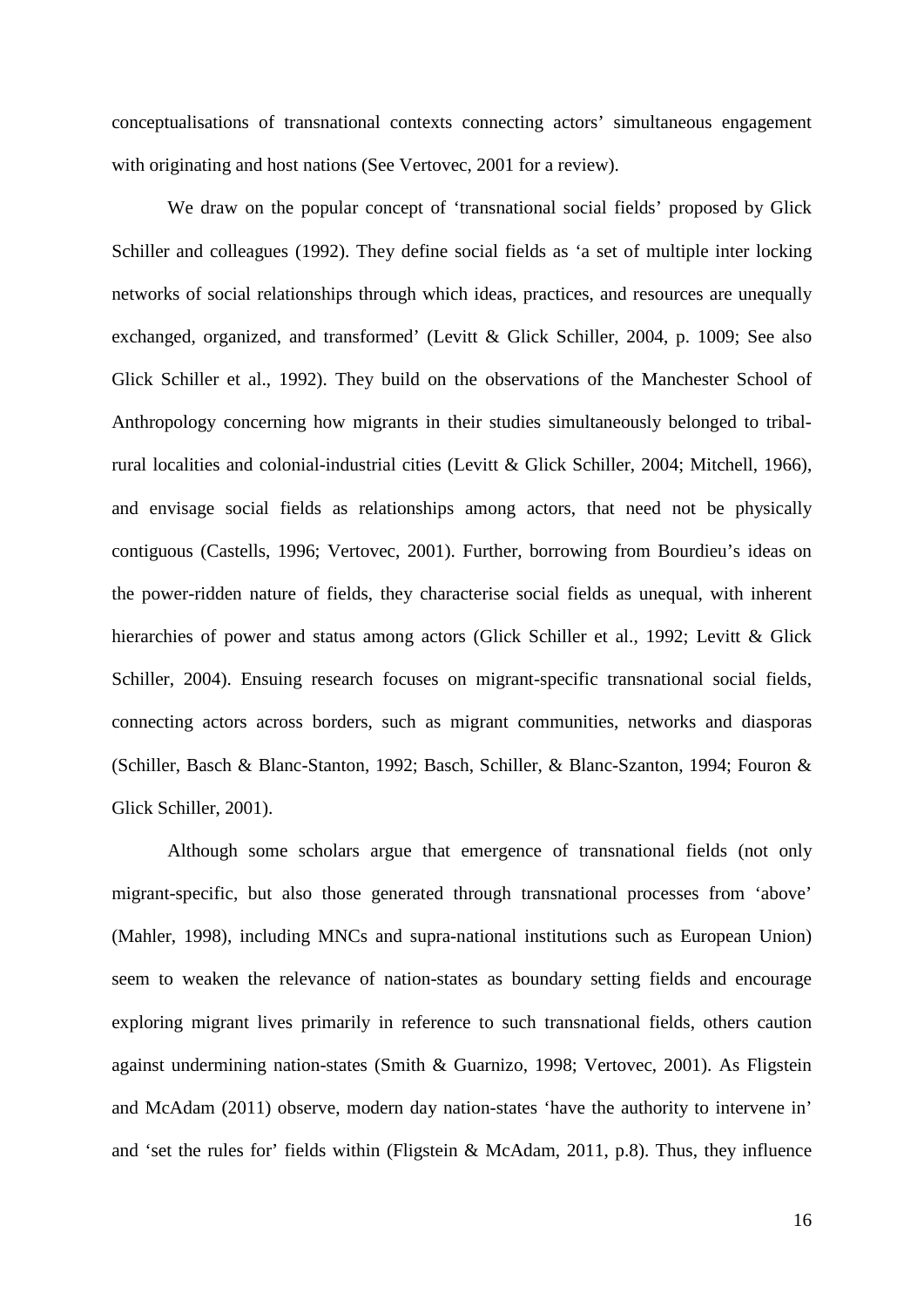the varied 'institutionalised frameworks consisting of material artefacts and systems of symbolic representation' in the multiple social spaces that migrants inhabit (Pries, 2001). Schiller (2005), for example, talks about the legal pluralisms of originating and host nations. Though a tiny minority of actors who occupy elite positions in transnational fields (e.g. top executives in the internationalised Swiss firms in Buhlmann, David & Mache's (2012) study) may find themselves unfettered by nationally-bound fields, Smith and Guarnizo (1998) point out that the majority of migrants cannot be construed as 'free from the constraints and opportunities' imposed by them. Therefore, we suggest that migrant context conceptualisations should encompass both national and transnational fields.

What needs recognition though are the interrelationships between various national and transnational fields. The foundational work of Manchester School of Anthropology envisages each field as a segment of the larger social system (Mitchell, 1966), characterising their interrelationships as interdependencies and overlaps (Vertovec, 2001). Scholars like Le Espiritu (2003) also argue for situating such relationships in the 'larger history of conquest and global capitalism' (p.72), which indicates potential hierarchies of power among various originating and host and transnational fields. This includes acknowledging status differentials and power struggles between originating and host nations that are developed and developing, and colonisers and erstwhile colonies, as well as between nations and MNCs and other supranational institutions, all of which have bearing on migrant lives.

**Proposition 1:** *Migrants are embedded in the actor hierarchies of various national and transnational fields simultaneously, that themselves are interrelated through hierarchies of power, interdependencies and overlaps.*

Conceptual vocabulary to explore such interrelationships between various elements of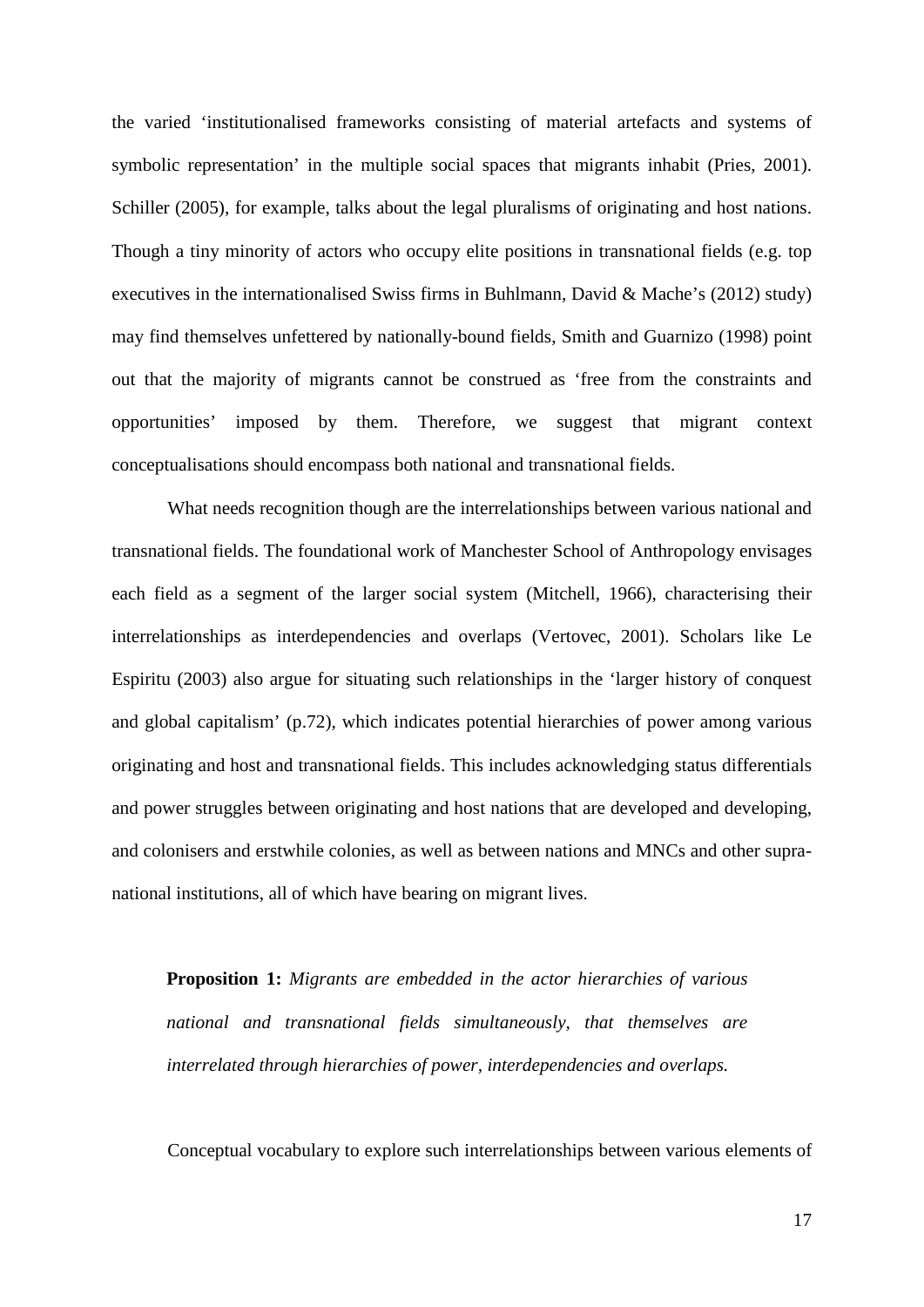the context is however underdeveloped in Transnationalism literature. A key reason for this is the prevalent tendency to explore context empirically, rather than conceptually. Glick-Schiller and colleagues for instance, acknowledge the existence of national as well as transnational fields, but leave ascertaining their relative importance to empirical investigation (Levitt & Glick Schiller, 2004). Kelly and Lusis (2006) observe a similar preference for empirical, rather than conceptual, investigations of context in the extant literature. Another reason is the methodological practice of exploring context at the individual level, which although recognises the impact of interrelationships among fields on individual career trajectories, resists making conceptual categories of those relations (e.g. Erel, 2010; Nowiscka, 2013). Kelly and Lusis (2006) call for developing a conceptual vocabulary that enables systematic explorations of interrelationships among fields that constitute context - an apparent deficiency of Transnationalism literature according to Vertovec (2001).

#### **Bourdieusean Analysis of Migrant Careers and Transnational Context Considerations**

Based on the above, it appears that locating a Bourdieusean framework within transnational contexts requires re-examining capital mobilisation and habiti choices of migrants in relation to complex, multi-level field relations, with associated implications for theoretical understanding of migrant career barriers and strategies. Since Transnationalism literature does not offer sufficiently developed conceptual vocabulary to represent these multi-level field relations (Kelly & Lusis, 2006; Vertovec, 2001), we build on available related concepts. Bourdieusean terminology includes 'multiplicity' of fields and their mutual 'nestedness', allowing for representations of interdependencies and overlaps (Bourdieu, 1986). However, it is not particularly sensitive to potential status differentials among fields. The terminology developed by Fligstein and McAdam (2011), in relation to their theory of strategic action fields, is useful for this purpose. Fligstein and McAdam (2011) differentiate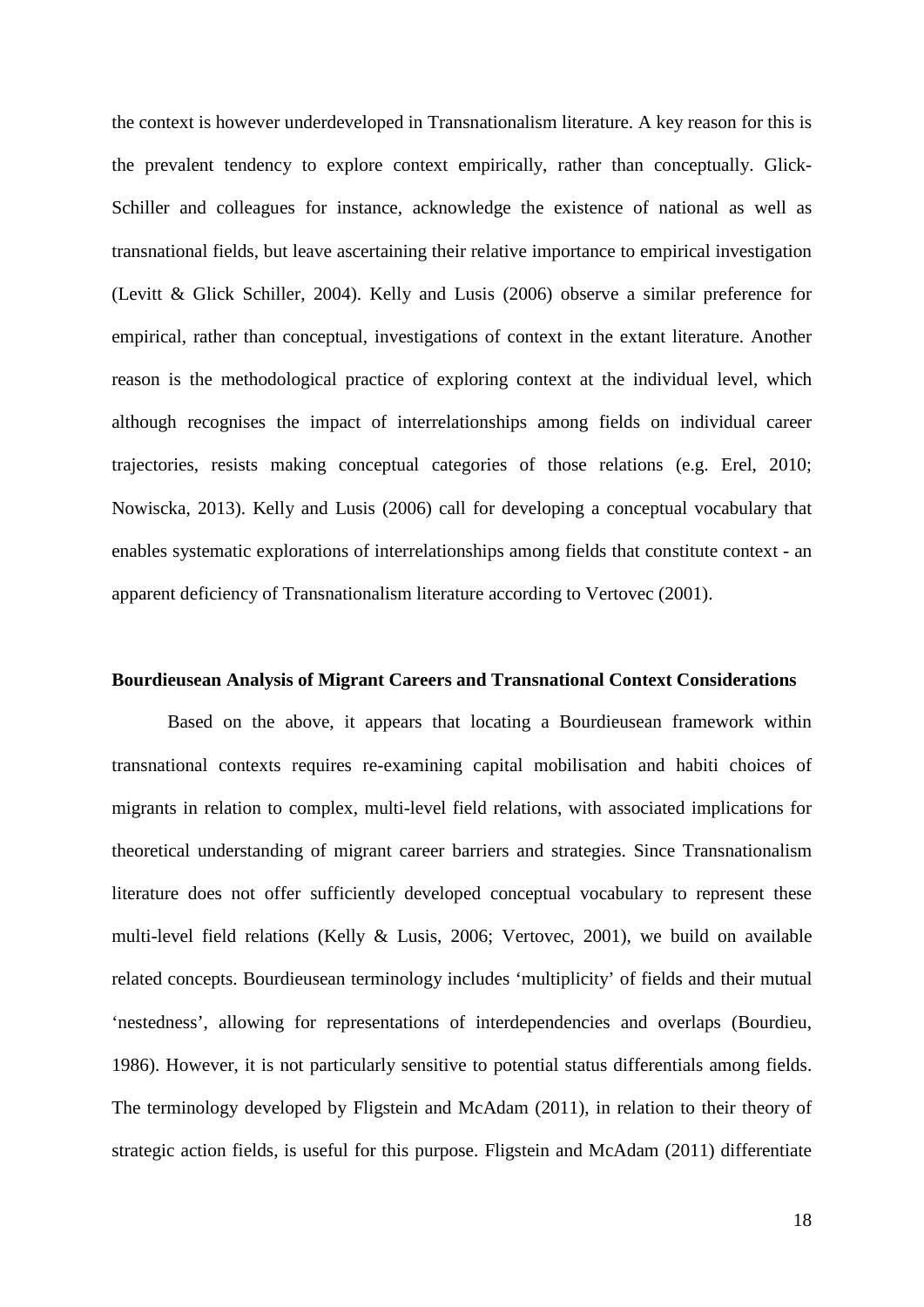between 'distant' and 'proximate' fields based on recurring ties and mutual impact between fields; 'vertical' and 'horizontal fields' based on hierarchical relations among fields; and 'state' and 'non-state' fields based on legitimate power to control (Further explained below). In this section, we consider interrelationships of varied nature among national and transnational fields that form the context for migrant capitals and habiti, and suggest implications. We do not seek to present a comprehensive model encompassing all possible interrelationships, but to illustrate how this approach facilitates conceptual elaboration of the nature and implications of specific exemplar relations.

#### *Migrant Transnationalism and Valuation of Capitals*

A key premise in the valuation of capitals is its situated nature. Our review of research on the (de)valuation of capitals in the host nation context revealed that any capital brought in from an external field depreciates in value. A transnational perspective suggests that the extent of such devaluation may vary depending on the relation between the fields where the capital originates and where it is being deployed. This highlights the multi-layered nature of the career barriers individual experience.

*Proximate and Distant Fields.* Proximate fields are those with mutual ties and that impact each other, while distant fields lack such ties and mutual impact (Fligstein  $\&$ McAdam, 2011). Some host and originating nations may have a shared history of evolution, resulting in similarities in rules of their fields. In such cases, capitals acquired in migrants' originating fields may be less devalued in the host nation. Wong (2013) considers migrants moving across English speaking countries such as the US, Canada and Australia, and suggests that the relative advantage they may have over migrants from non-English speaking nations, arises not only from their language proficiency, but also the similarities among the economic, political, educational and cultural fields of these countries, which may be traced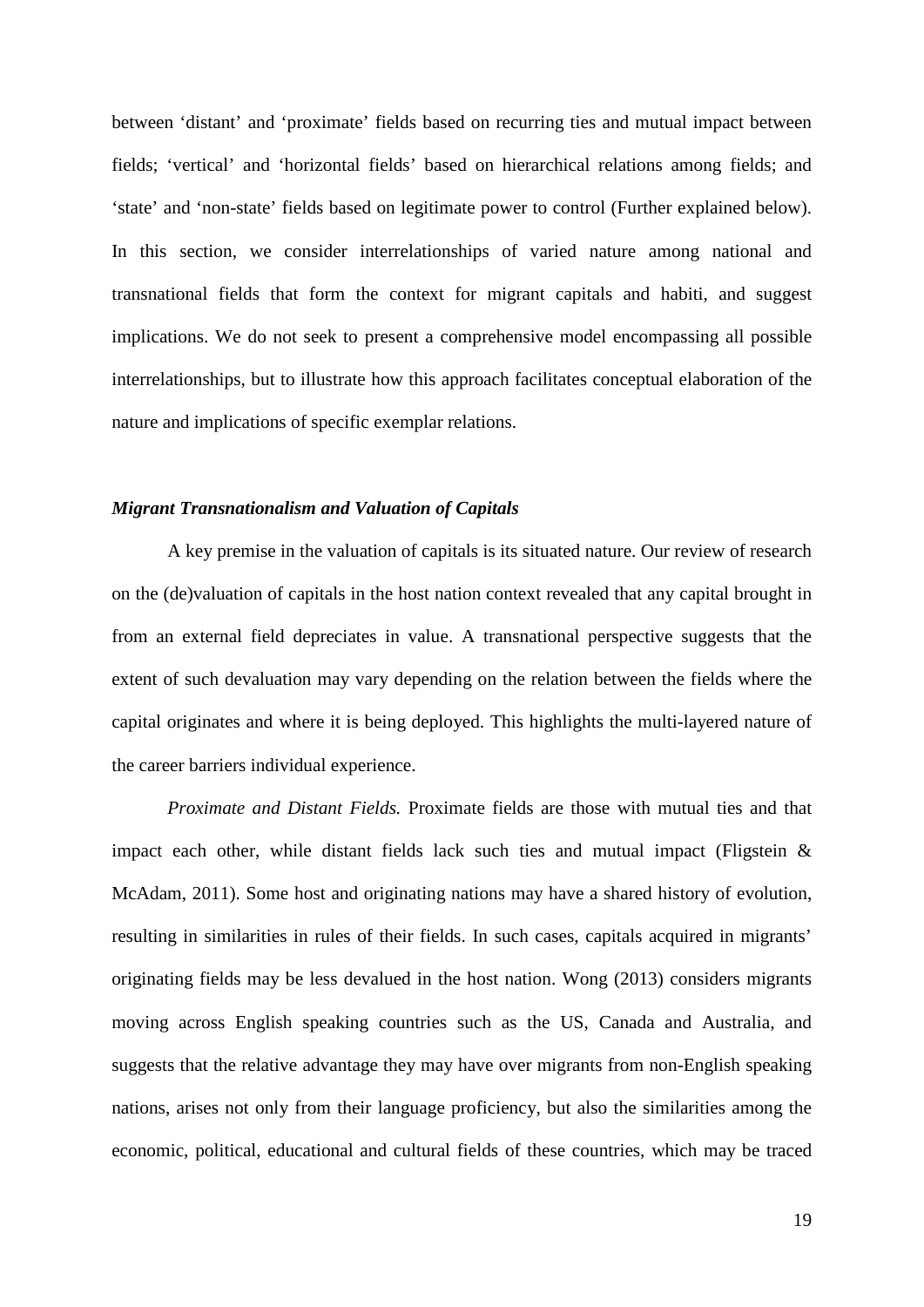back to their shared colonial origins.

**Proposition 2:** *Capitals acquired in originating national fields that proximate to host national fields may be less devalued (or valued more highly) upon conversion than those that are not.*

*Vertical and Horizontal Fields.* According to Fligstein and McAdam (2011), 'a field that is vertically linked to another is one that exercises formal authority over it or is in a subordinate position relative to it' (p.8). When neither field exercises control over the other, but they depend on each other, the relationship is horizontal. The relations between European Union (EU) and its member states exemplify this. European Union enforces shared rules concerning legal rights of migrants from member states to enter, live and work in other member states. Parutis (2014) reports how Polish and Lithuanian migrants to the UK experienced a dramatic increase in their capitals, when Poland and Lithuania were granted EU membership. Though the UK depended substantially on workforce from these countries until then, indicating a horizontal relation, it was with EU accession, which brought all three countries under the same vertical field, that more favourable rules of valuation were applied in relation to capitals of migrants. Specifically, shared rules of entry, right to work and access to education enhanced their symbolic, economic, social and cultural capitals.

**Proposition 3:** *Capitals acquired in originating national fields that are part of the same vertical fields as the host national fields may be less devalued (or valued more highly) upon conversion than those originating in fields with horizontal relations with host national fields.*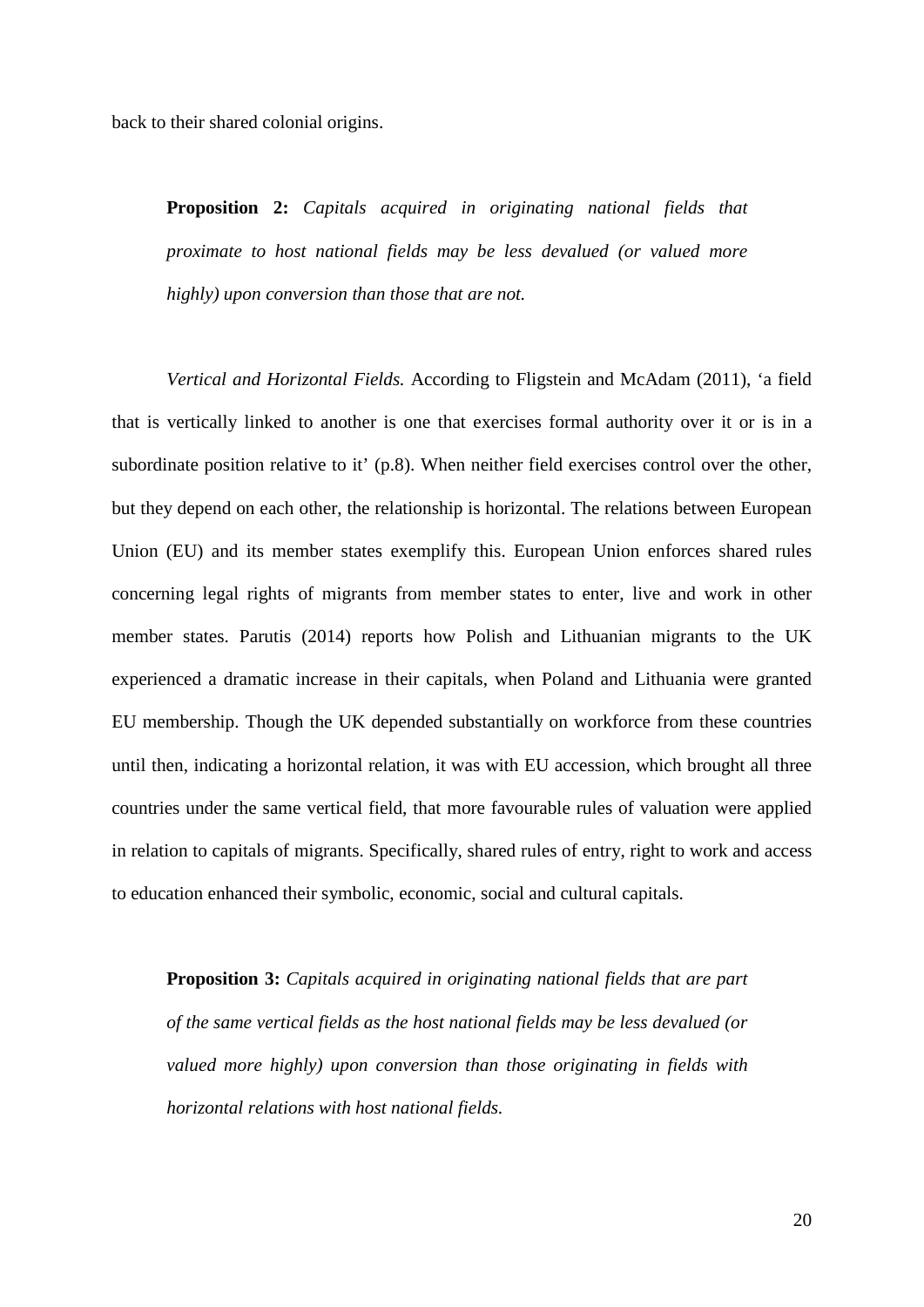The verticality of relations may also arise from status differentials among nations originating from institutionalised and widely accepted notions of development and progress, such as developed and developing nations, or history of subordination as in the case of coloniser and colonised. For instance, Weiss (2005) compares German professionals working in Third World countries and highly skilled migrants from the Third World in Germany, and observes that German professionals found their 'western' cultural capital was highly valued and they were not required to develop local cultural capital, whereas capitals of migrants from Third World countries, with excellent internationally validated credentials, were not similarly valued in Germany.

**Proposition 4:** *Capitals acquired in originating national fields that have superior positions in relation to host national fields may be less devalued (or valued more highly) upon conversion than those originating in fields that occupy subordinate positions.*

*State Fields and Non-State Fields.* State fields are those with legitimate power to set the rules for most non-state fields (Fliegstein & McAdam, 2011). Thus state legal systems control the rules in the educational, labour market, professional and organisational fields regarding the employment of migrants and recognition of their capitals. In general, state fields, including those subsumed under other vertical fields, operate in the interests of the nation-state, and therefore form protectionist rules, which by design are meant for devaluation of capitals from elsewhere (Erel, 2010). However, they also apply differential rules based on countries of origin. The process for recognising educational qualifications (cultural capital) is an area where such differentiation is often found. For instance, in order to practice medicine in France, those who hold medical degrees obtained outside France have to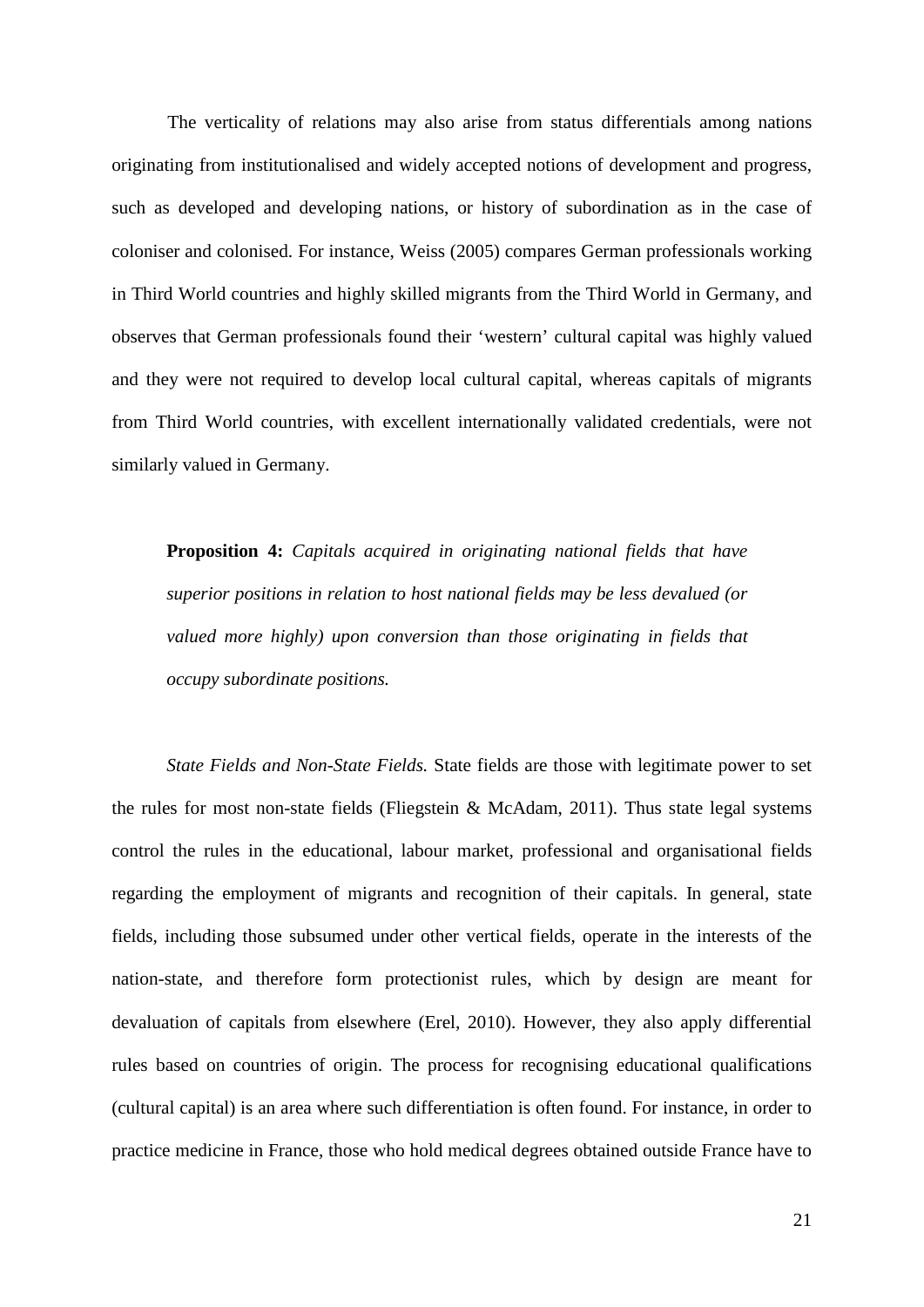fulfil additional training and licensing requirements (Ramboarison-Lalao et al., 2012). The accreditation processes for doctors from outside of EEA (European Economic Area) are more complex compared to the ones for those from EEA.

The differentiated protectionism originating in the state fields may percolate to the non-state fields without formal or direct intervention. The policy-making fields in the UK, although bound by the European Union laws for equal treatment of citizens of all member states, differentiate between migrants from 15 original member states that have high GDP (Old EU or EU-15) and 8 newly accessed nations (A8) that have low GDP (Hopkins & Levy, 2012), often painting the latter as a less desirable group. The labour market attitudes to these groups are found to be discriminatory. Similarly, in Spain, while migrants from EU-15 received positions and salaries comparable to Spanish citizens, those from A8 nations tended to face occupational segregation (Amuedo-Dorantes & De la Rica, 2007) and receive lower average wages (Simon, Sanroma & Ramos, 2008), indicating lesser recognition for the latter's capitals.

**Proposition 5:** *Rules in state and non-state fields in host nations that attribute value to migrant capitals may vary depending on the originating fields in which those capitals are acquired.* 

*Transnational Fields.* While Migration literature recognises transnational fields that link originating and host nations created by migrant activities (Levitt & Glick Schiller, 2004), the broader transnationalism literature recognises those created by other cross-border processes such as globalisation (Vertovec, 2001). Transnational fields overlap, or have points of intersection with, various fields within several nations. Engagement with transnational fields has implications for valuation of migrant capitals.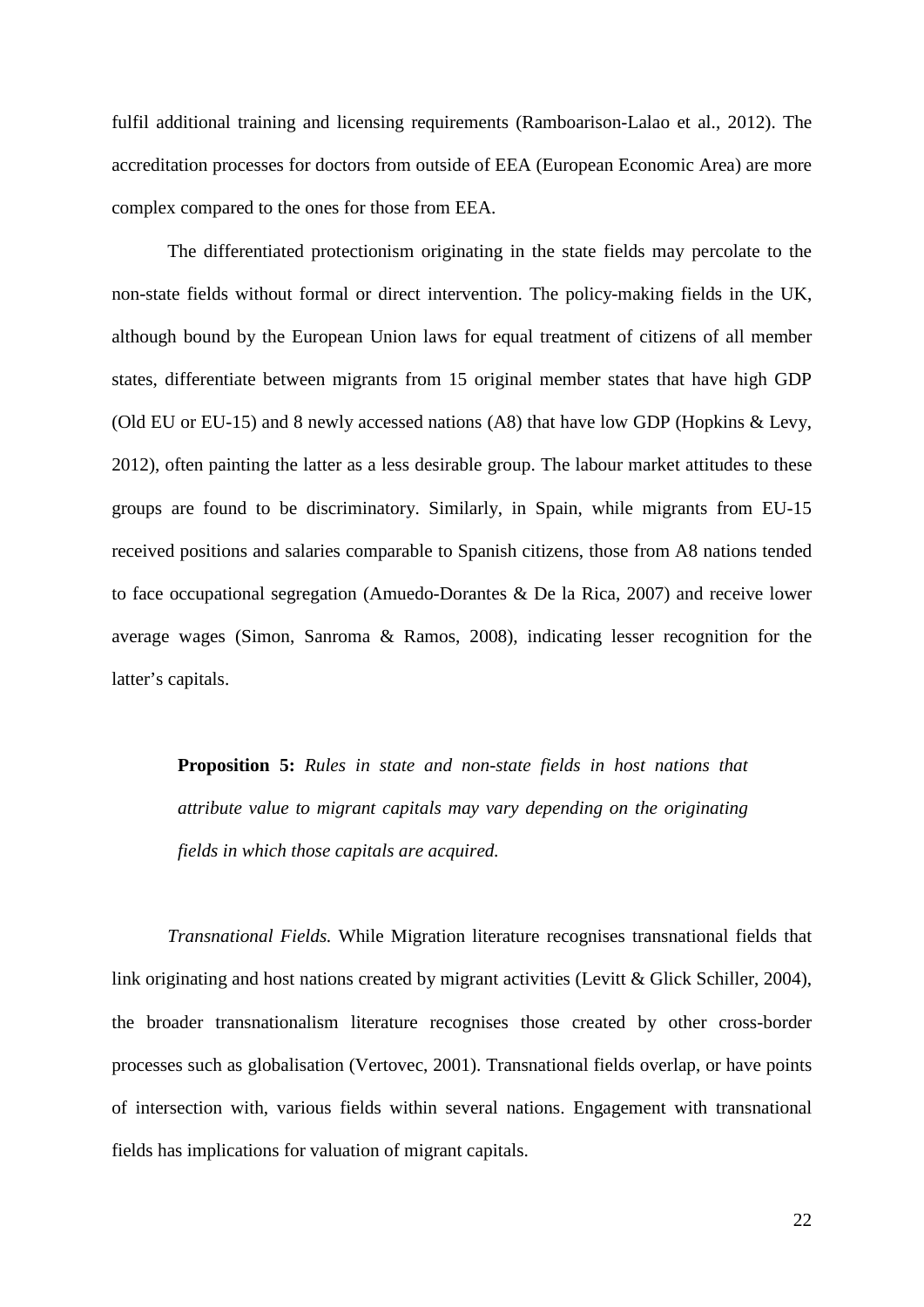The most relevant transnational field for migrants are the migrant community networks, that provide access to new migrants to economic and social capitals, which they can readily use in the host nations, as observed in studies of 'chain migration' (e.g. Robinson & Carey, 2000). Kelly and Lusis (2006) observe the Filipino migrants to Canada in their study, had built connections with those in Canada prior to leaving, and were entirely supported by migrant community networks upon their arrival in Canada. Thus, engagement with migrant communities served to accumulate migration-specific social capital. It must be noted that migrants from all originating nations do not form equally strong transnational communities, as Bauder (2005) found while comparing migrants from South Asia and former Yugoslavia residing in Canada, and therefore do not have the same opportunities for capital appreciation.

Migration literature also notes the emergence of migration-specific industries in originating nations that are considered 'migration economies' such as India and the Philippines. Qureshi, Varghese and Osella (2013) describe a multi-million dollar migration industry in Punjab, India, comprising education consultants and agents, English Language coaching and assessment institutions, that help potential migrants to obtain required language proficiency certifications, places in educational institutions, employment or contact with recruitment consultants in host nations. Cowen (2015) identified similar fields in the Philippines preparing unskilled migrants for middle-Eastern labour markets, that provided them inputs related to the culture, expectations of potential employers, basic language and other skills for performing the jobs, and managing their expenses and making remittances back home. Such industries enable migrants to acquire cultural capital that may be of some value in their intended host countries.

# **Proposition 6:** *Value of migrant capitals may be enhanced by engaging with*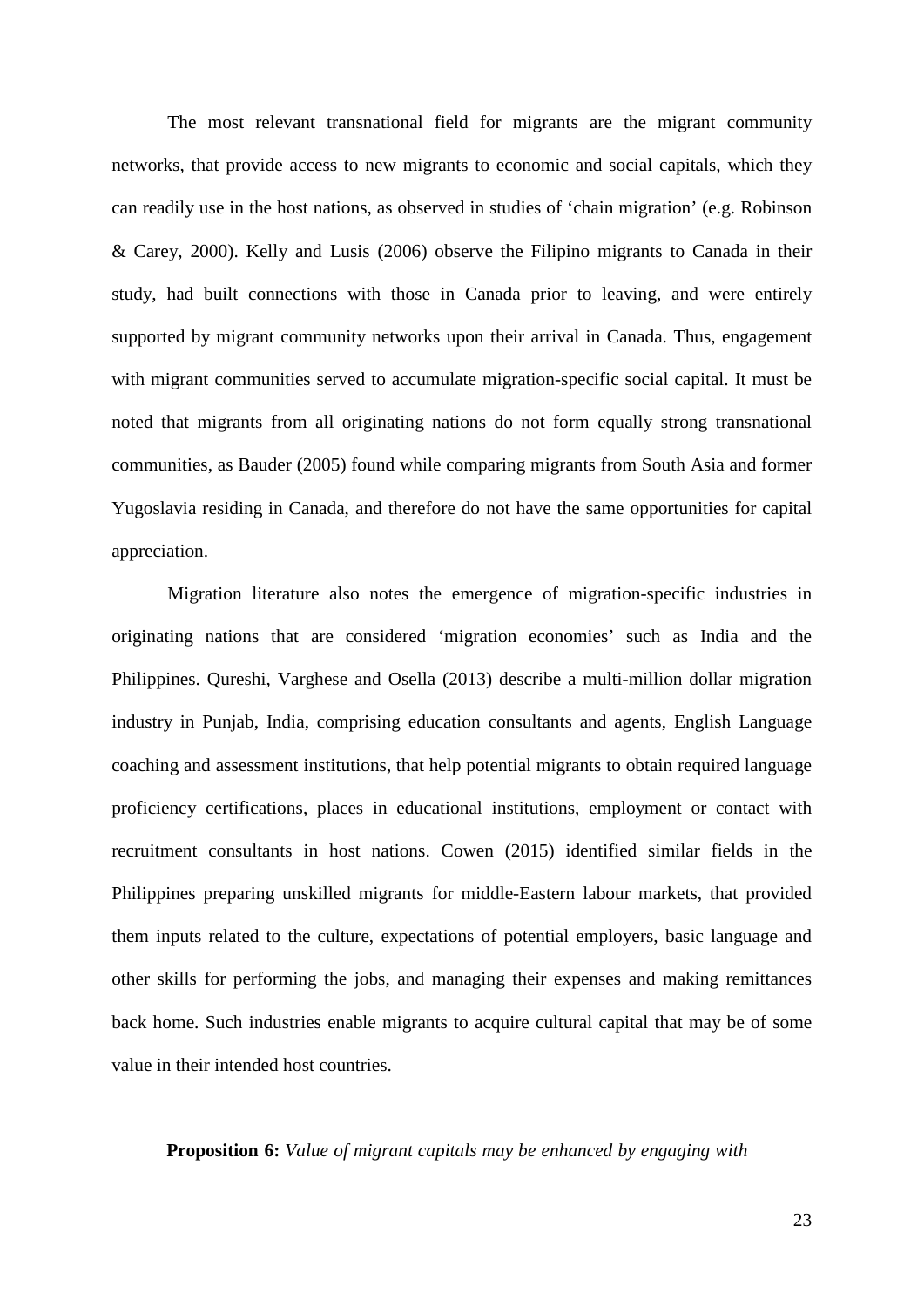*transnational fields that facilitate migration-relevant capital accumulation.*

Globalisation and other trans-border economic, cultural and political processes have created several additional transnational fields, including MNCs and political movements, which lay across national borders. Engagement with some of these fields may also help in reducing the loss of value of migrant capitals. Qureshi, Varghese and Osella (2013) found that Punjabi migrants from India who moved to the UK as employees of MNCs like Wipro Technologies and Royal Caribbean did not experience as much devaluation of their educational qualifications and experience as others who migrated on their own. Similarly, Erel (2010) notes, how a Turkish woman migrant in her study was able to transfer the cultural capital, that she acquired in her involvement with certain types of political activist groups in Turkey, by reaching out to similar groups upon moving to the UK.

# **Proposition 7:** *Migrant capitals may be less devalued when transferred via transnational fields.*

To conclude, the relations discussed thus far are not meant to be water-tight categories, merely heuristic devices to explore the implications of the relations. It is possible for more than one relation to exist between fields, affecting valuation of capitals in complex ways. Al Ariss and Syed (2011) discuss how historical connections between France and Lebanon left behind elements in the Lebanese cultural and educational fields that placed value on French language proficiency, awareness of French way of life, media and education qualifications. This suggests the proximity of cultural and educational fields in France and Lebanon, enabling Lebanese migrants to be in possession of capitals relevant in France. However, at the same time, the history of conquest places France in a hierarchically superior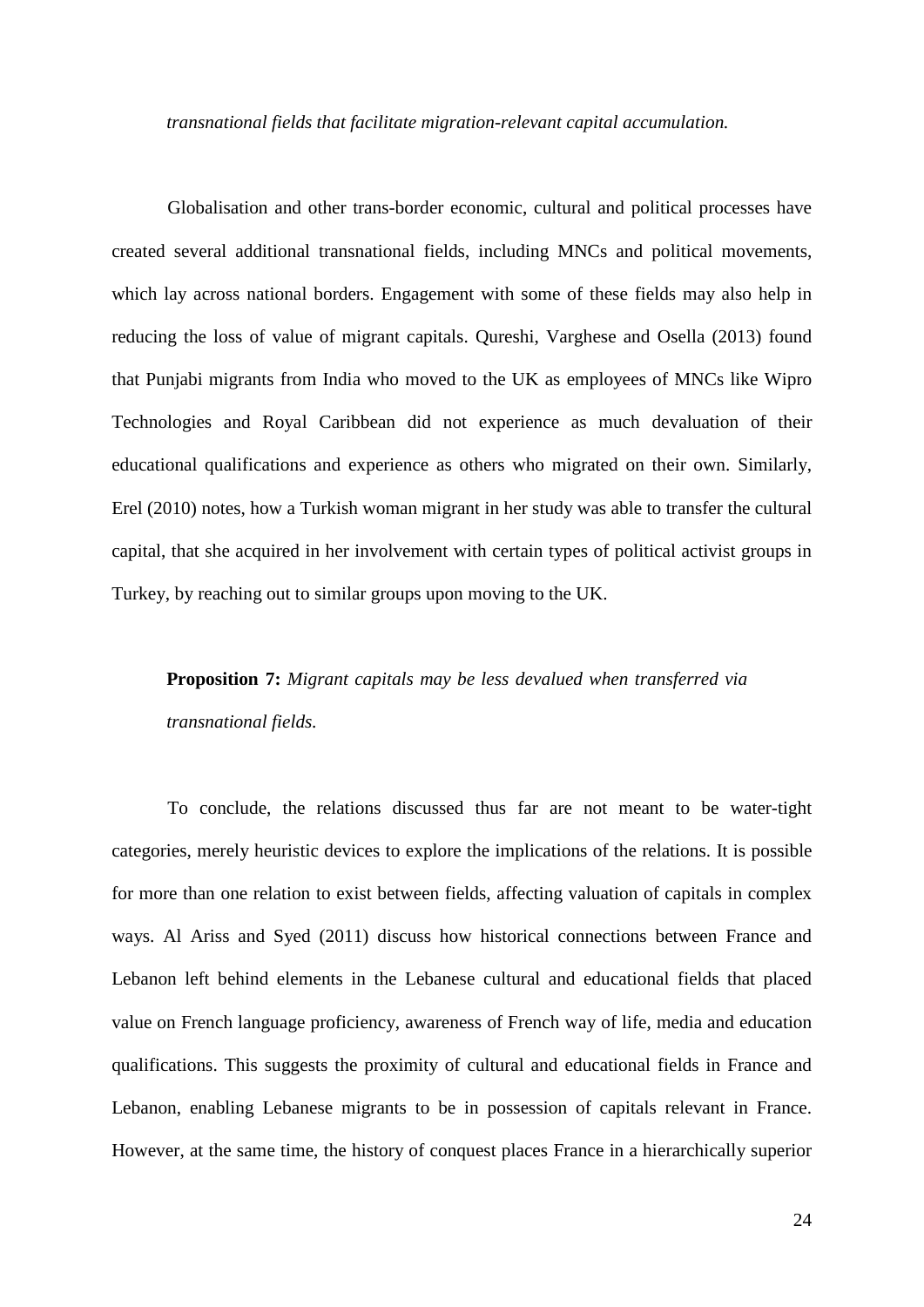position over Lebanon, which prevents capitals originating in Lebanon from realising their full potential value. Therefore, it is necessary to consider all possible interrelationships among the fields, where particular migrants acquire and mobilise their capitals to understand their relative impact.

Also, we do not suggest that migrants from the same originating nation are a homogenous category, and have the same access to the relevant fields that allow them acquire capitals that are less likely to be devalued in host nations. Comparing the career trajectories of Turkish women migrants in the UK and Germany, Erel (2010) observes how gender, class, urban-rural divisions and ethnic minority status restricted their access to positions in originating nation fields that permitted accumulation of capitals of value in the host countries, such as proficiency in host country languages, accents, familiarity with cultural practices and social networks for finding desired jobs. Therefore, individuals' attributes that affect their relative engagement with relevant fields must also be considered in addition to the interrelationships between the originating and host fields.

# *Migrant Transnationalism and Habitus*

Habitus explains individuals' action orientations in engaging with the fields. In the host-nation centric approach, entry into the host nation is taken as a point of disruption for individuals' habitus (Bauder, 2005). It is thought that individuals will abandon their earlier habitus from the originating countries as they may not be suitable for navigating host nation fields. The transnational perspective, however, suggests that the lived space of migrants is more social than physical (Kelly & Lusis, 2006). Migrants do not see themselves as confined to the physical boundaries of a host nation, rather as mobile agents in a social space encompassing both host and originating nations. Consequently, migrants maintain a repertoire of habitus including those retained from originating nations, newly acquired in host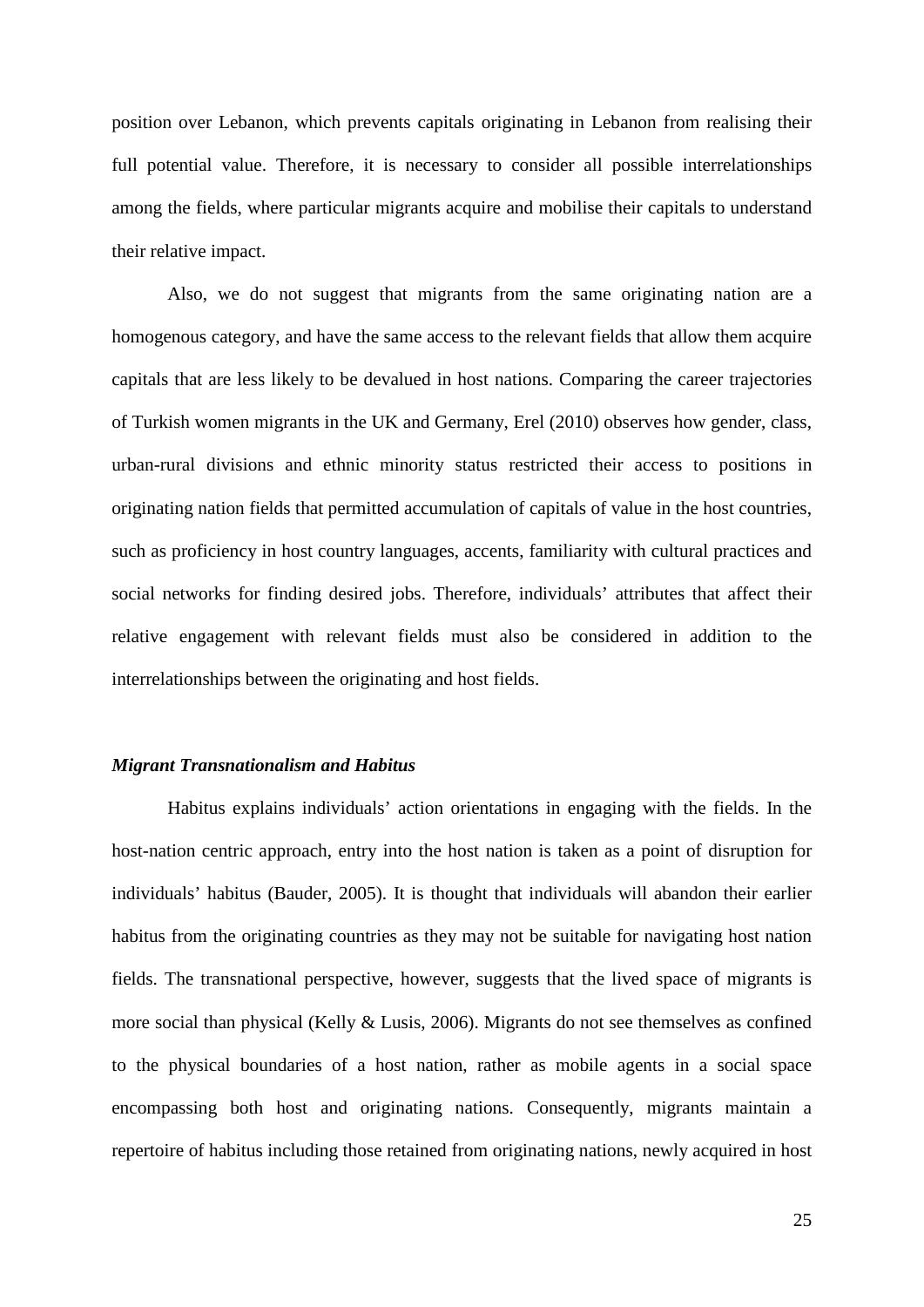nation and developed in migrant networks, and they reflexively employ habitus from their repertoire (Kelly & Lusis, 2006; Nowiscka, 2013). Each habitus provides 'collectively endorsed evaluations of various forms of capital' (Kelly & Lusis, 2006, p. 835). They serve as dual frames of reference in their self-assessments of the relative values of their capitals and their conversion potentials within and across originating and host nations, as well as positions that capitals can beget them in respective social hierarchies (Kelly & Lusis, 2006). In the light of this, examples of migrant habitus identified previously merit re-examination.

*Acceptance.* Migrants' acceptance of lower values for their capitals is often seen as an indication of their inability to resist devaluation. Transnational perspectives suggest that migrants in fact juxtapose various habiti in their repertoire to discursively resist devaluation of capitals (Reay, 2004). They translate the positions they are able to get in one setting to capitals in another setting (Erel, 2010). Polish and Lithuanian migrants in the UK (Parutis, 2014) and Filipino migrants in Canada (Kelly & Lusis, 2006), who found themselves occupying low-end jobs on account of devaluation of their capitals in host nations, nonetheless felt they had acquired higher symbolic capital in their originating nations where 'living abroad' was highly valued. In contrast, some highly skilled Punjabi migrants in the UK felt that their professional achievements would not translate to equivalent cultural capital in their originating country because their peers back home have achieved more (Qureshi, Varghese & Osella, 2013).

**Proposition 8:** *Individual migrants reflexively draw on a repertoire of habitus, comprising those from originating and host nations, to subjectively evaluate the values of their capitals and their relative social positions in originating and host fields.*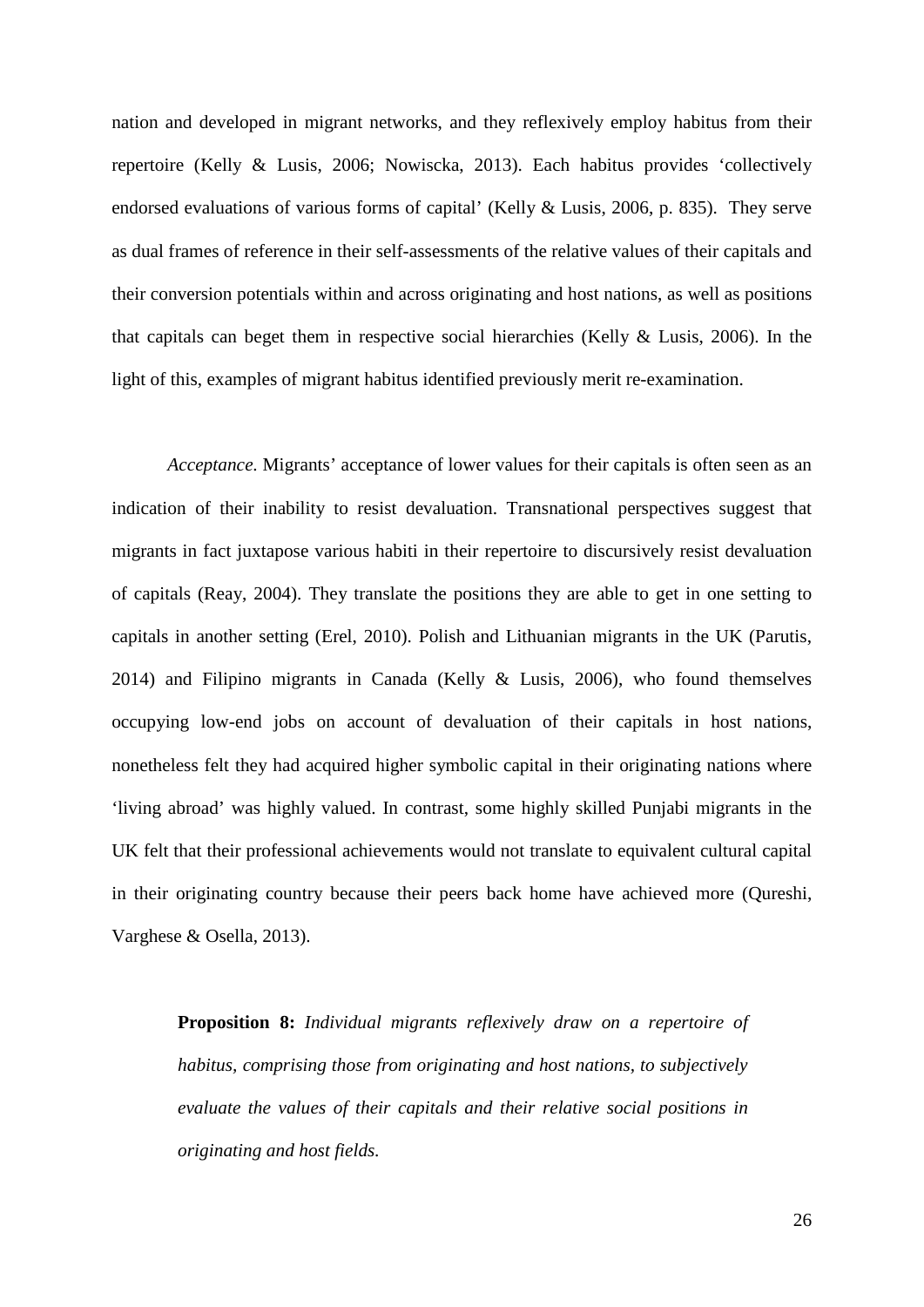*Accumulation of capitals.* The transnational perspective reveals that an individual's decision to pursue the accumulation of certain forms of capital is based not only on the value of current capitals in relation to host national fields, but also on the value of capitals with respect to the originating national fields. Bauder (2005) argues that many of the former Yugoslavian migrants to Canada in his study actively sought out jobs as building managers which guaranteed a place to live rather than jobs that had career progression possibilities, because such job perks were more valued in their originating contexts rather than upward mobility as in their host context. Similarly, Turkish and Kurdish women in Lutz' study (1991) took intercultural jobs of working with migrants or ethnic communities that did not enhance their capitals in the host country, but gave them higher cultural capital in the originating nations.

**Proposition 9:** *When deciding on the capitals to accumulate migrants may consider the relative value of their capitals not only the host fields, but also the originating fields.*

Migrants however may find habitus they retain from originating contexts inappropriate for accumulating their desired capital in the host contexts. The ethnic economies maintained by migrants in host nations may prove to be fields that migrants can engage with using habitus familiar to them and build capitals. Bauder (2005) identifies this tendency among the South Asian migrants in Canada. Qureshi, Varghese and Osella (2013) similarly find that Punjabi employers in the UK provided jobs, accommodation and help for obtaining work visas to their compatriots. Here individuals also appropriate habitus from other migrants that aid in converting their social capital to economic, cultural and symbolic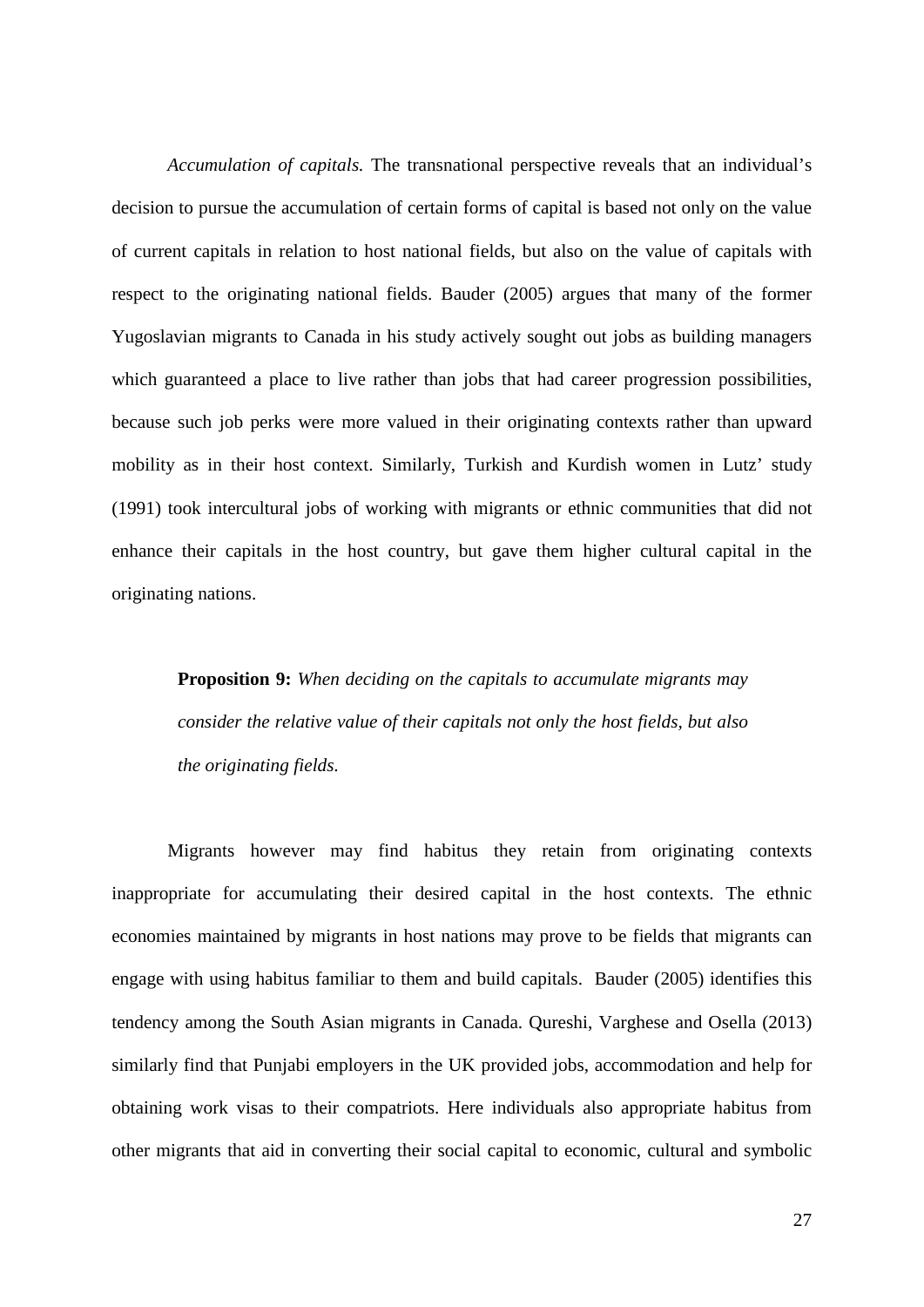capitals (e.g., Al Ariss, 2010, Ramboarison-Lalao, Al Ariss, & Barth, 2012). Migrants from originating nations that have substantial communities in the host nation, may be able to do this more than the others, as Bauder (2005) finds in case of South Asian in contrast to the former Yugoslavian migrants.

**Proposition 10:** *When migrants' former habitus is inappropriate for capital accumulation in host nation fields, they may engage with ethnic economies where they may be able to accumulate capitals employing familiar habitus.*

*Taking positions in the field.* Migrants may adopt *'*position taking' (Bourdieu & Wacquant, 1992) to extract the maximum benefit from the capitals they possess. While the earlier approach recognises position taking with respect to host fields, transnational perspectives argue that such position taking may involve both host and originating nation fields simultaneously. Nowiscka (2013) discerns three kinds of positioning adopted by Polish entrepreneurs in Germany, 'single space', 'bi-local' and 'overlapping'. This is guided by migrants' subjective valuation of capitals in relation to both contexts and relative positions in the social hierarchies. Migrants who adopted single space positioning saw themselves as embedded mostly in host nations, compared them against host nation social hierarchy and took up habitus befitting host contexts. Those who had bi-local positioning, saw themselves located primarily in host contexts, but maintaining substantial contact with originating contexts, compared themselves against social hierarchies in both contexts, and employed habitus of originating and host contexts for capital accumulation in the host contexts. Those with overlapping positioning were equally engaged with originating and host contexts, constantly moving back and forth, actively engaged in improving their social positions in both, and opportunistically employing habitus from both for accumulating capitals in both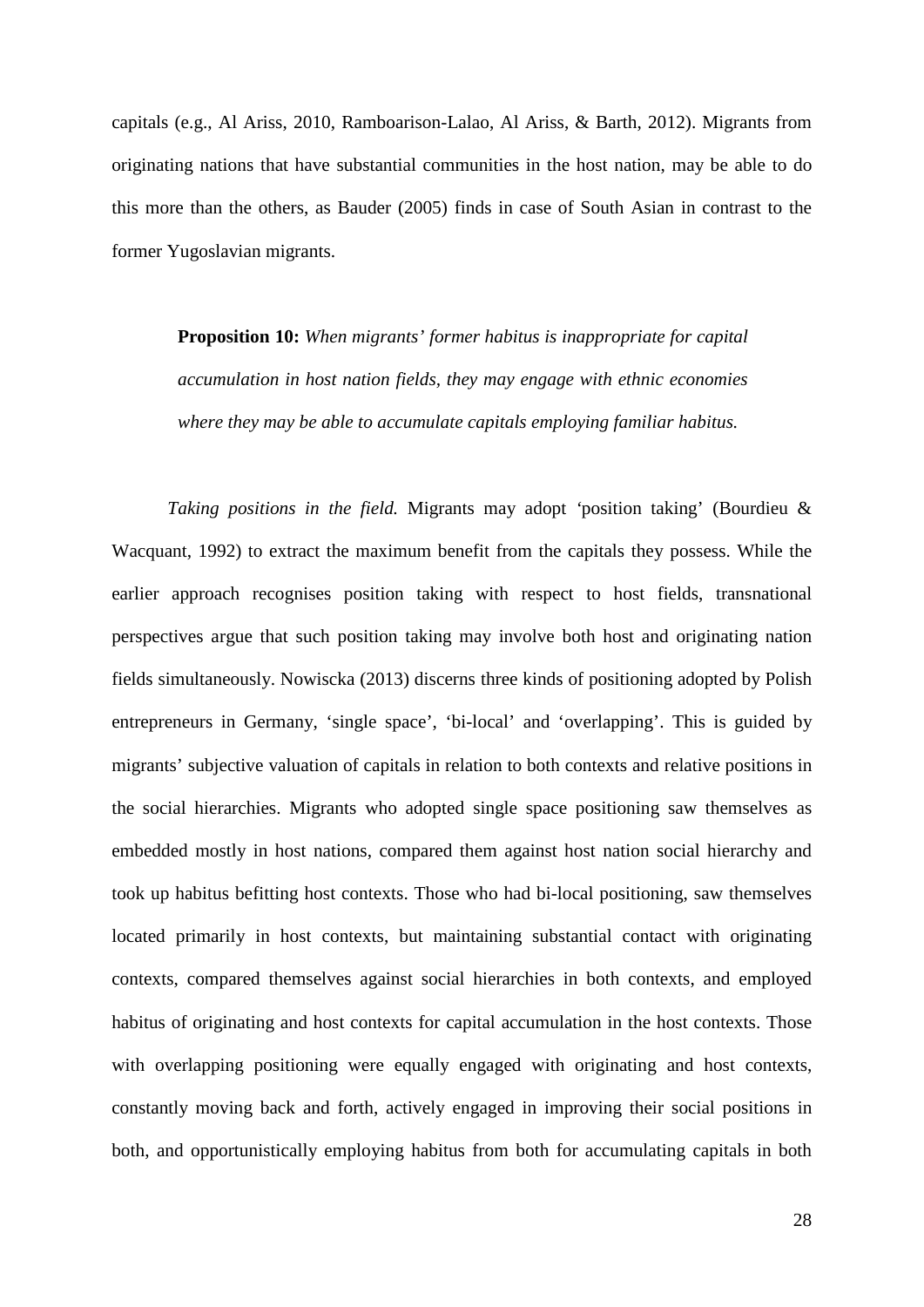context and transnationally validating them.

**Proposition 11:** *Migrants may take positions in relation to originating, host or both fields, based on the relative values of their capitals and their social positions in those contexts, and may strive to improve those positions by reflexively drawing on their repertoire of habitus.*

It must be noted that individual migrants vary in the nature and levels of transnationalism (Schiller, Basch & Blanc-Stanton, 1992). This affects their propensity to use either or both nations as frames of reference to validate their capitals and social positions, and also the extent to which they rely of habiti from either context.

# **Conclusion**

This paper aims to contribute to the fast growing body of HRM literature on migrant careers, and in particular, to the attempts to develop theoretical foundations to conceptually ground and unify the empirical findings on the impact of context on migrant careers. We focus on Bourdieusean conceptualisation of capitals, field and habitus, that has become a prominent framework in HRM as well as non-HRM literatures.

We take stock of the current Bourdieusean literature on migrant careers and find it valuable in providing theoretical explanations for career barriers that migrants encounter in the host nations, as well as for the strategies they undertake to overcome such barriers - two key areas of focus in migrant career literature. Bourdieusean analysis explains career barriers as outcomes of the social processes involved in migrant capital valuation. It highlights how values of capitals are bound to fields and how they lose value upon transferring to other fields where the actors do not share the same rules of valuation. It shows how the devaluation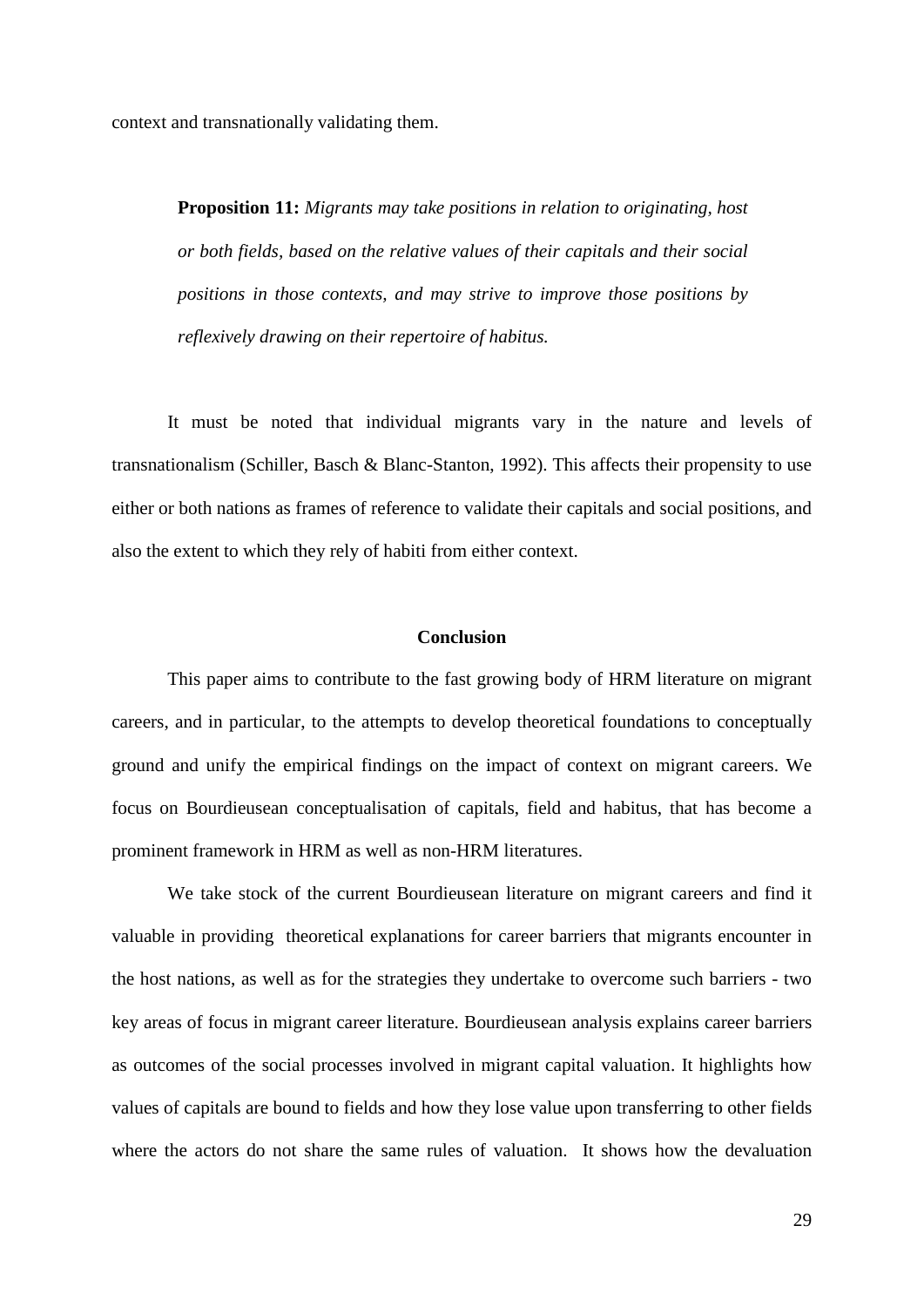places migrants in lower positions in social hierarchies, from where they find it difficult to negotiate with other actors for better values for their capital or change the rules of the fields, thus getting locked in the barriers. Bourdieusean analysis grounds career strategies in the concept of habitus. It points out how migrants' old habitus may not serve the purpose of improving their capitals and social positions in the host nations, and how they have to reflexively alter their habitus, thus offering a theoretical articulation for career strategies that migrants are found to adopt. Bourdieusean conceptualisation thus adds to the much needed theoretical foundation for migrant career studies.

We note an inadvertent, but significant oversight in HRM literature that impairs its utility. Even though Migration scholars have long recognised migrant transnationalism, i.e. migrants' simultaneous connections with originating and host contexts, HRM literature seems to overlook it, and carries on with exclusive focus on host nation as the context and frame of reference for migrant lives and activities. We call for incorporating transnationalism in Bourdieusean analysis of migrant careers in order to address this oversight, and enhance its explanatory capabilities.

We hope to help future scholars to locate the Bourdieusean framework within a transnational context, by offering an expanded conceptual vocabulary, based on the conceptualisations of transnational contexts from Migration literature (Levitt & Glick Schiller, 2004; Vertovec, 2001) and the concept of strategic action fields by Fligstein and McAdam (2011). We believe that our attempts to clarify conceptual vocabulary in relation to transnational contexts will be useful also for Migration literature that tends to approach transnational contexts empirically, rather than conceptually. This vocabulary allows for teasing out the multi-layered field relationships that have a bearing on the valuation of migrant capitals. With relevant propositions, we suggest how the power hierarchies within, across and between various originating, host and transnational fields, that form the context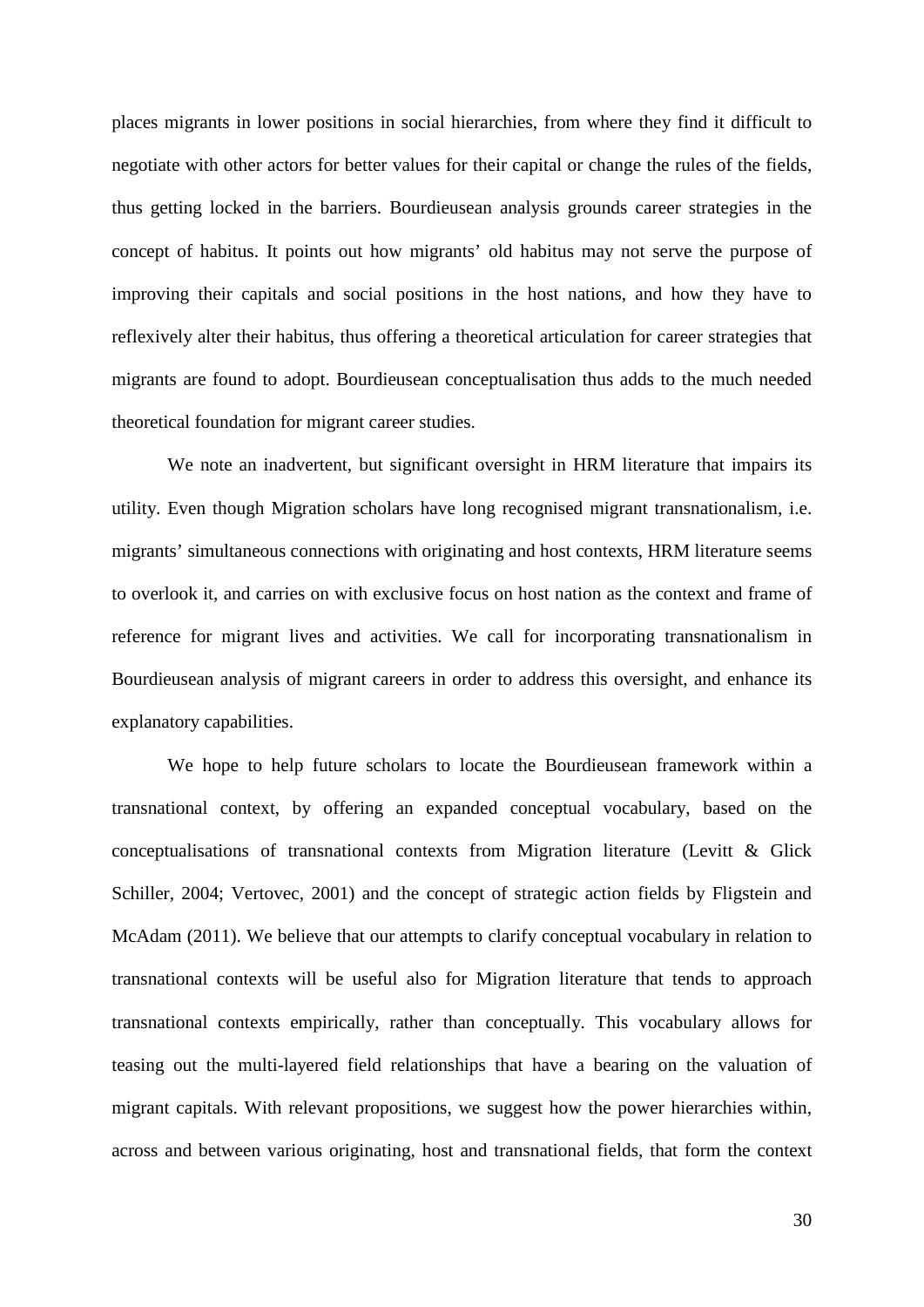for migrants, affect the valuation of migrant capitals. Further, we illustrate how migrant transnationalism may provide migrants with a repertoire of habitus and affect migrant reflexivity, and indicate in our propositions how such repertoire and reflexivity might affect choice of habitus.

Although our discussion is focused on Bourdieusean analysis, we hope to turn attention of non-Bourdieusean scholars as well to the implications of transnationalism for migrant careers, which thus far has not been systematically explored in HRM literature. We argue that incorporating transnationalism will enable a more nuanced, multi-level understanding of the contextual barriers and facilitators that cause variability in migrant career experiences. The interrelationships and implications discussed here may facilitate not only future Bourdieusean (qualitative) analysis, but the design of multi-level quantitative studies to explore the complexity of migrant experiences, and in particular, the country-oforigin effects on barriers and strategies.

We are mindful of the limitations of this paper. We recognise that transnationalism is but one potential aspect affecting migrant career experiences. It is important also to consider *intersectionality* of other diverse characteristics such as gender, class, race, religion, ethnicity etc. with transnationality. For example, women migrants may have more restrictive experiences compared to men as their capitals are more devalued (Riano & Baghdadi, 2007), and they end up having to take more marginal positions in the labour markets (Liversage, 2009). Riano and Baghdadi (2007) found that fewer household resources were given to women who wanted to undertake further studies; and Qureshi, Varghese and Osella (2013) found that while male homosociality and freedom of movement helped men to accumulate capitals through ethnic economies, women were unable to do the same. Thus, in addition to testing our propositions, there is scope for future researchers to build on our contribution and further extend the present conceptual framework.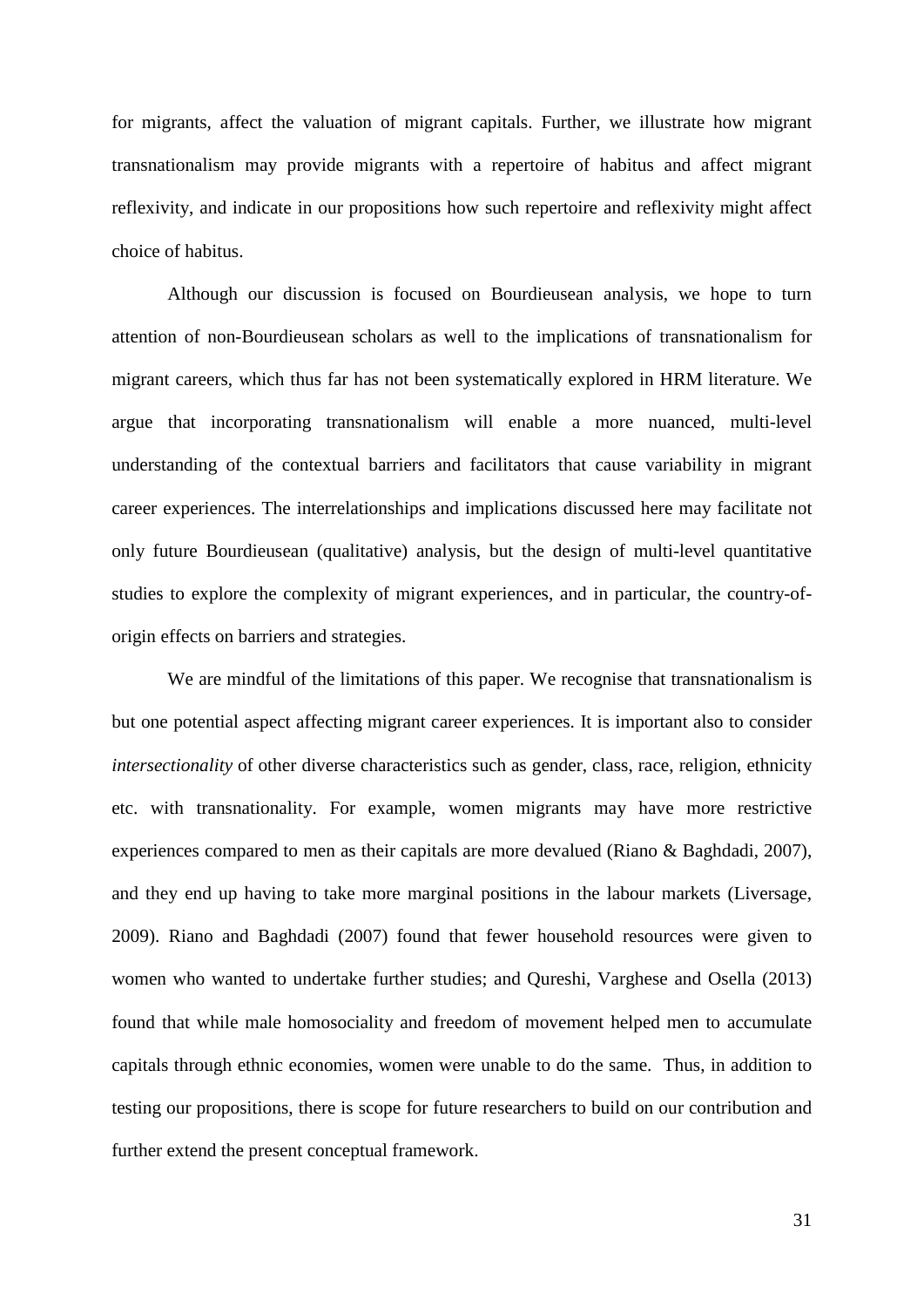### **References**

- Al Ariss, A. (2010). Modes of engagement: migration, self-initiated expatriation, and career development. *Career Development International*, *15*(4), 338-358.
- Al Ariss, A., & Syed, J. (2011). Capital mobilization of skilled migrants: A relational perspective. *British Journal of Management*, *22*(2), 286-304.
- Al Ariss, A., Vassilopoulou, J., Özbilgin, M. F., & Game, A. (2013). Understanding career experiences of skilled minority ethnic workers in France and Germany. *The International Journal of Human Resource Management*, *24*(6), 1236-1256.
- Almeida, S., Fernando, M., Hannif, Z., & Dharmage, S. C. (2015). Fitting the mould: the role of employer perceptions in immigrant recruitment decision-making. *The International Journal of Human Resource Management*, *26*(22), 2811-2832.
- Andresen, M., Bergdolt, F., Margenfeld, J., & Dickmann, M. (2014). Addressing international mobility confusion–developing definitions and differentiations for selfinitiated and assigned expatriates as well as migrants. *The International Journal of Human Resource Management*, *25*(16), 2295-2318.
- Arthur, M. B., Hall, D. T., & Lawrence, B. S. (Eds.). (1989).*Handbook of Career Theory*. Cambridge: Cambridge University Press
- Arthur, M. B., & Rousseau, D. M. (1996). *The boundaryless career*. Oxford University Press.
- Bahn, S. (2015). Managing the well-being of temporary skilled migrants. *The International Journal of Human Resource Management*, *26*(16), 2102-2120.
- Basch. L, Schiller. N, G., & Blanc-Szanton. C., (Eds.), (1994). *Nations Unbound: Transnational Projects, Postcolonial Predicaments, and Deterritorialized Nation-States*. London: Gordon & Breach
- Bauder, H. (2003). "Brain abuse", or the devaluation of immigrant labour in Canada. *Antipode*, *35*(4), 699-717.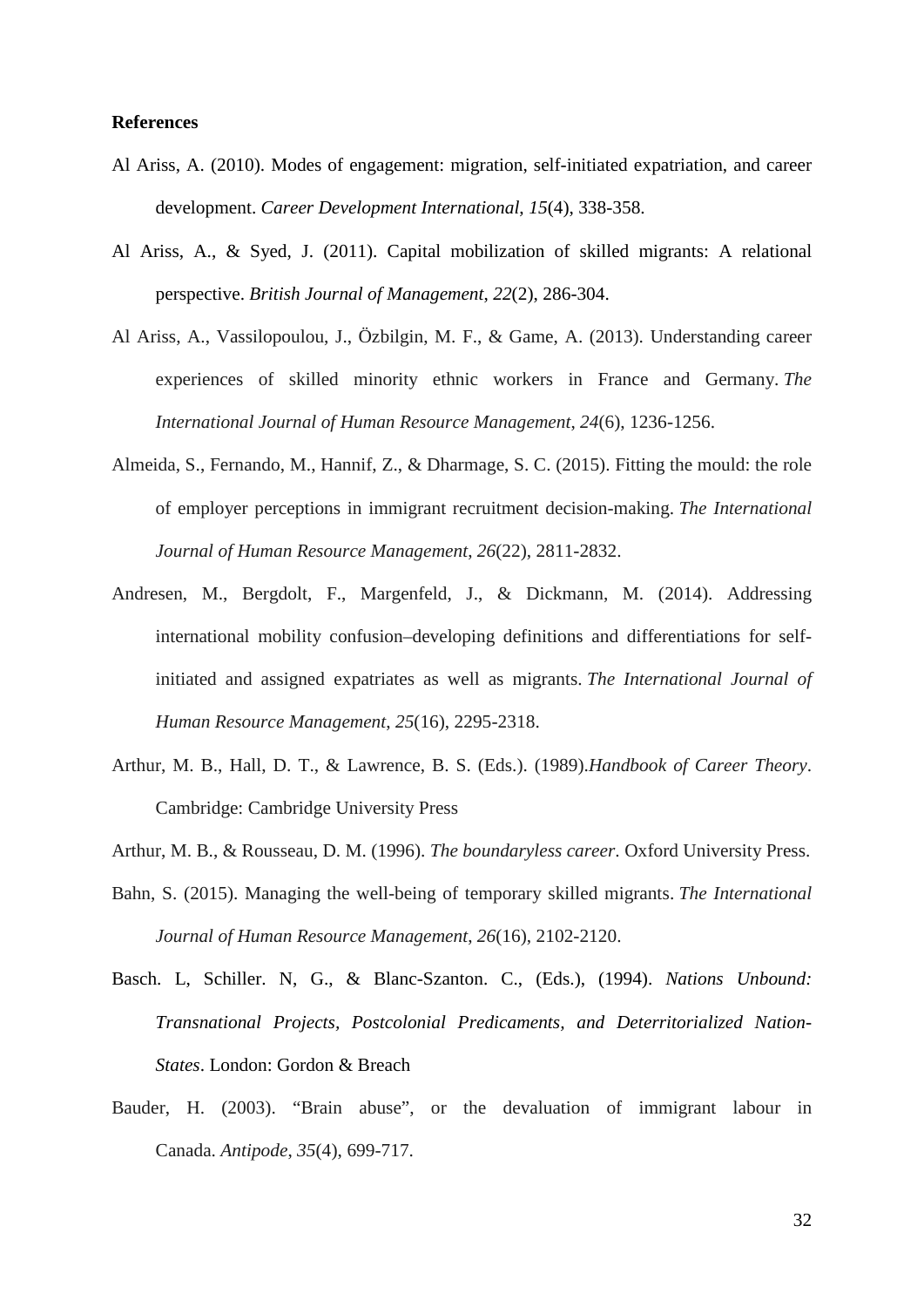- Bauder, H. (2005). Habitus, rules of the labour market and employment strategies of immigrants in Vancouver, Canada. *Social & Cultural Geography*, *6*(1), 81-97.
- Berry, D. P., & Bell, M. P. (2012). 'Expatriates': gender, race and class distinctions in international management. *Gender, Work & Organization*, *19*(1), 10-28.
- Bornat, J., Henry, L., & Raghuram, P. (2011). The making of careers, the making of a discipline: Luck and chance in migrant careers in geriatric medicine. *Journal of Vocational Behavior*, *78*(3), 342-350.
- Bourdieu, P. (1977). *Outline of a Theory of Practice.* Cambridge: Cambridge university press.
- Bourdieu, P. (1986). The forms of capital. In J. G. Richardson (ed.), *Handbook of Theory and Research for the Sociology of Education*, pp. 241–258. New York: Greenwood.

Bourdieu, P. (1990). *The logic of practice*. Palo Alto: Stanford University Press.

- Bourdieu, P., & Wacquant, L. J. (1992). *An invitation to reflexive sociology*. Chicago, IL: University University of Chicago Press.
- Bühlmann, F., David, T., & Mach, A. (2013). Cosmopolitan capital and the internationalization of the field of business elites: Evidence from the Swiss case. *Cultural Sociology*, *7*(2), 211-229.
- Castells, M. (1996). *The network society* (Vol. 469). Oxford: Blackwell.
- Cowen, M. (2015). Opening organisation and critical management studies to migration and migrant worker research through governmentality. *European Group of Organisation Scholars Colloquium*, Athens, Greece, 2-4, July.

Cresswell, T. (2002). Bourdieu's geographies: in memorium.

Crossley, N. (2001). The phenomenological habitus and its construction. *Theory and society*, *30*(1), 81-120.

DeFillippi, R. J., & Arthur, M. B. (1996). Boundaryless contexts and careers: A competency-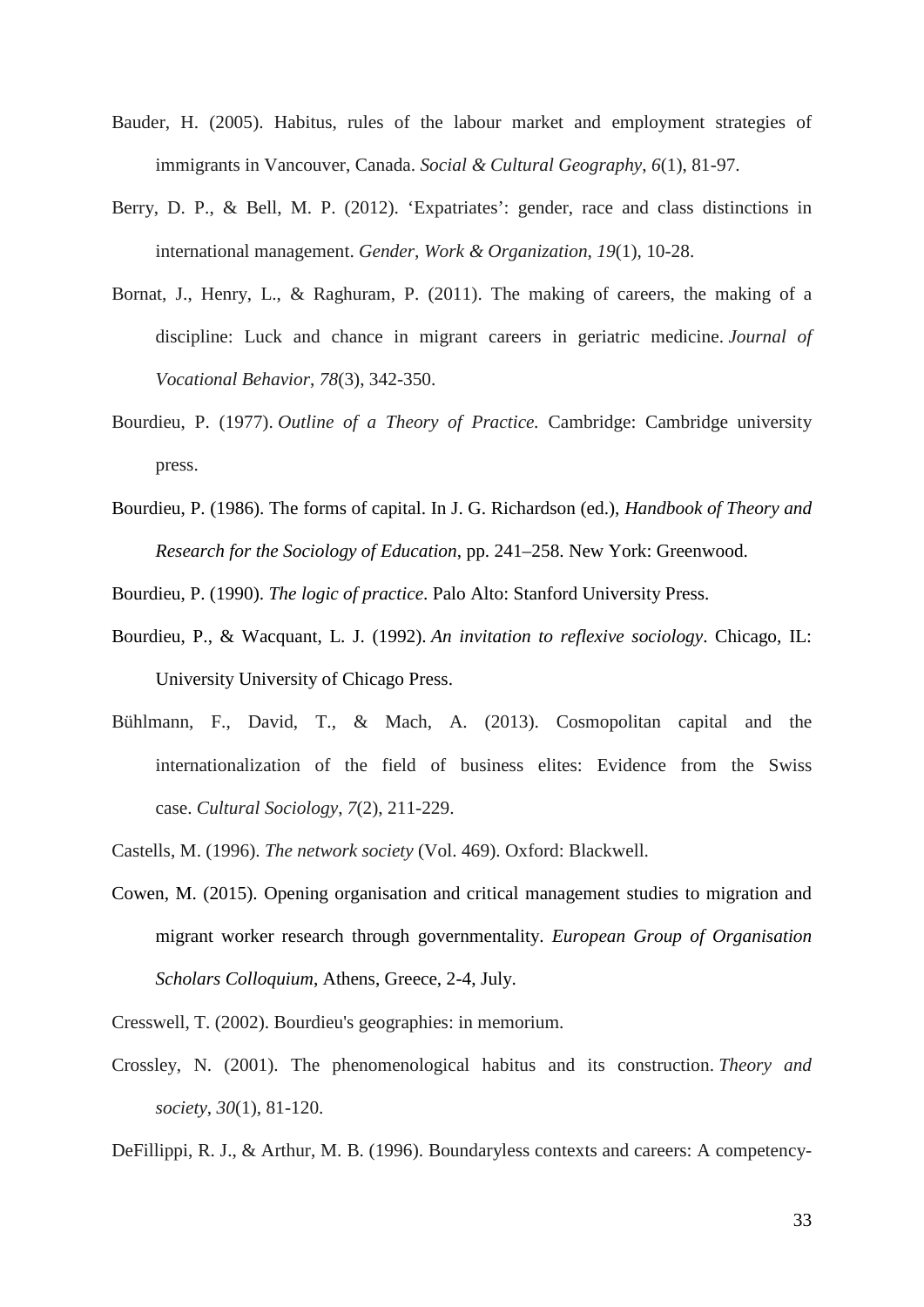based perspective. *The boundaryless career: A new employment principle for a new organizational era*, 116-131.

- Dietz, J., Joshi, C., Esses, V. M., Hamilton, L. K., & Gabarrot, F. (2015). The skill paradox: Explaining and reducing employment discrimination against skilled immigrants. *The International Journal of Human Resource Management*, *26*(10), 1318-1334.
- Doherty, N., & Dickmann, M. (2009). Exposing the symbolic capital of international assignments. *The International Journal of Human Resource Management*, *20*(2), 301- 320.
- Erel, U. (2010). Migrating cultural capital: Bourdieu in migration studies. *Sociology*, *44*(4), 642-660.
- Le Espiritu, Y. (2003). *Home bound: Filipino American lives across cultures, communities, and countries*. Univ of California Press.
- Fang, T., Zikic, J., & Novicevic, M. M. (2009). Career success of immigrant professionals: stock and flow of their career capital. *International Journal of Manpower*, *30*(5), 472- 488.
- Fligstein, N., & McAdam, D. (2011). Toward a general theory of strategic action fields. *Sociological theory*, *29*(1), 1-26.
- Fouron, G. E., & Schiller, N. G. (2001). The generation of identity: Redefining the second generation within a transnational social field. *Migration, transnationalization, and race in a changing New York*, 58-86.
- The Guardian, 3 August 2017. Trump's immigration plan: could an Australian points model work in the US? [https://www.theguardian.com/us-news/2017/aug/03/donald-trump](https://www.theguardian.com/us-news/2017/aug/03/donald-trump-immigration-plan-australian-points-system)[immigration-plan-australian-points-system](https://www.theguardian.com/us-news/2017/aug/03/donald-trump-immigration-plan-australian-points-system) (Accessed on 20 November 2017)
- Halvorsen, B., Treuren, G. J., & Kulik, C. T. (2015). Job embeddedness among migrants: Fit and links without sacrifice. *The International Journal of Human Resource*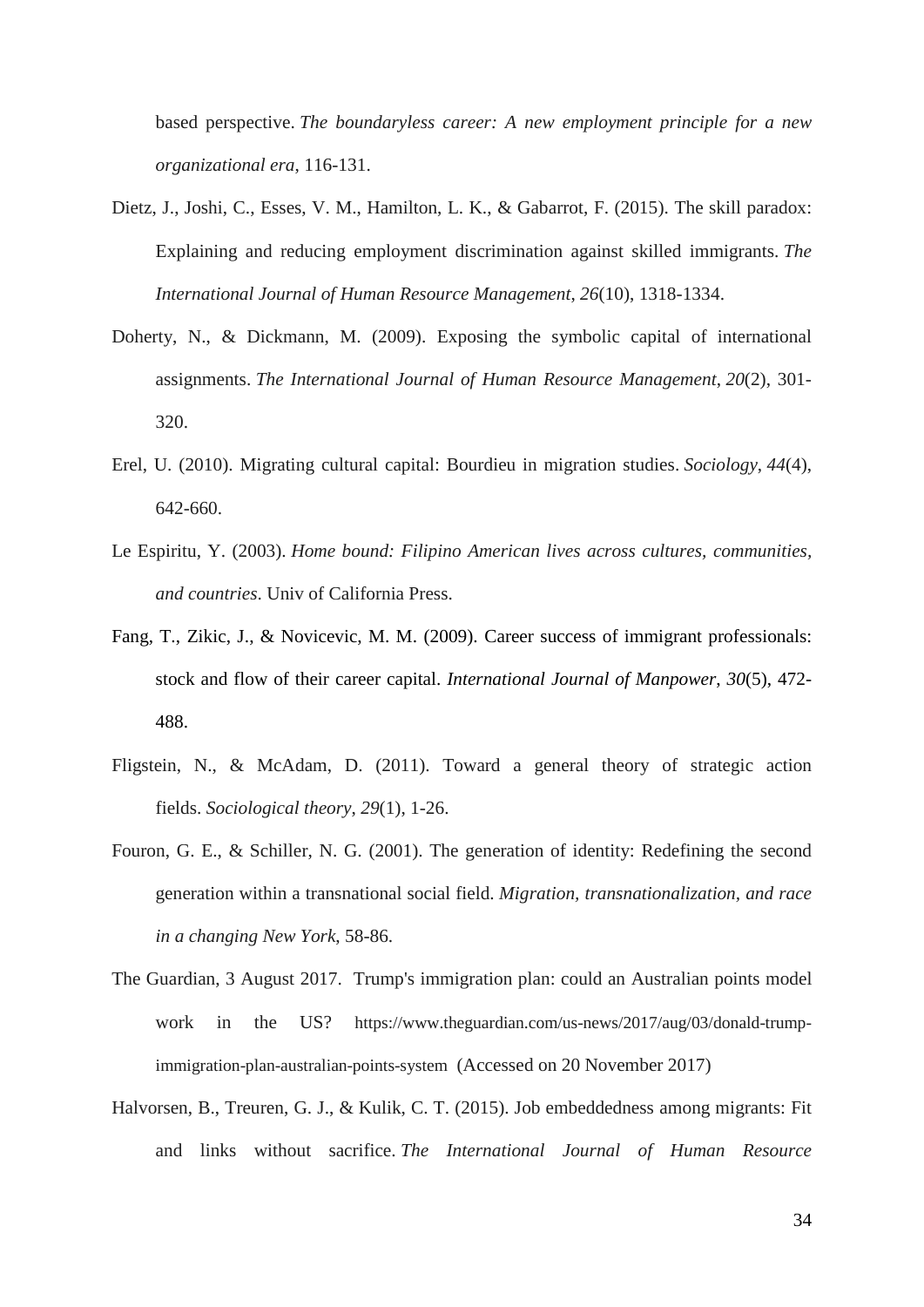*Management*, *26*(10), 1298-1317.

- Heilbrunn, S., Kushnirovich, N., & Zeltzer-Zubida, A. (2010). Barriers to immigrants' integration into the labor market: Modes and coping. *International Journal of Intercultural Relations*, *34*(3), 244-252.
- Hopkins, L., & Levy, C. (2012). *Simply the best? Highly skilled migrants and the UK's knowledge economy*. London: The Work Foundation.
- Kelly, P., & Lusis, T. (2006). Migration and the transnational habitus: Evidence from Canada and the Philippines. *Environment and Planning A*, *38*(5), 831-847.
- Kramsch, C. (2015). Applied linguistics: A theory of the practice. *Applied linguistics*, *36*(4), 454-465.
- Lamb, M., & Sutherland, M. (2010). The components of career capital for knowledge workers in the global economy. *The International Journal of Human Resource Management*, *21*(3), 295-312.
- Levitt, P., & Schiller, N. G. (2004). Conceptualizing simultaneity: A transnational social field perspective on society. *International migration review*, *38*(3), 1002-1039.
- Liversage, A. (2009). Vital conjunctures, shifting horizons: high-skilled female immigrants looking for work. *Work, employment and society*, *23*(1), 120-141.
- Lutz, H. (1991). *Welten verbinden: türkische Sozialarbeiterinnen in den Niederlanden und der Bundesrepublik Deutschland* (Vol. 3). Verlag für interkulturelle Kommunikation.
- Mahler, S. J. (1998). Theoretical and empirical contributions toward a research agenda for transnationalism. *Transnationalism from below*, *6*, 64-100.
- Mitchell, J. C. (1966). Theoretical orientations in African urban studies. *The social anthropology of complex societies*, *1*, 37-68.
- Mouzelis, N. (2007). Habitus and reflexivity: Restructuring Bourdieu's theory of practice. *Sociological Research Online*, *12*(6), 9.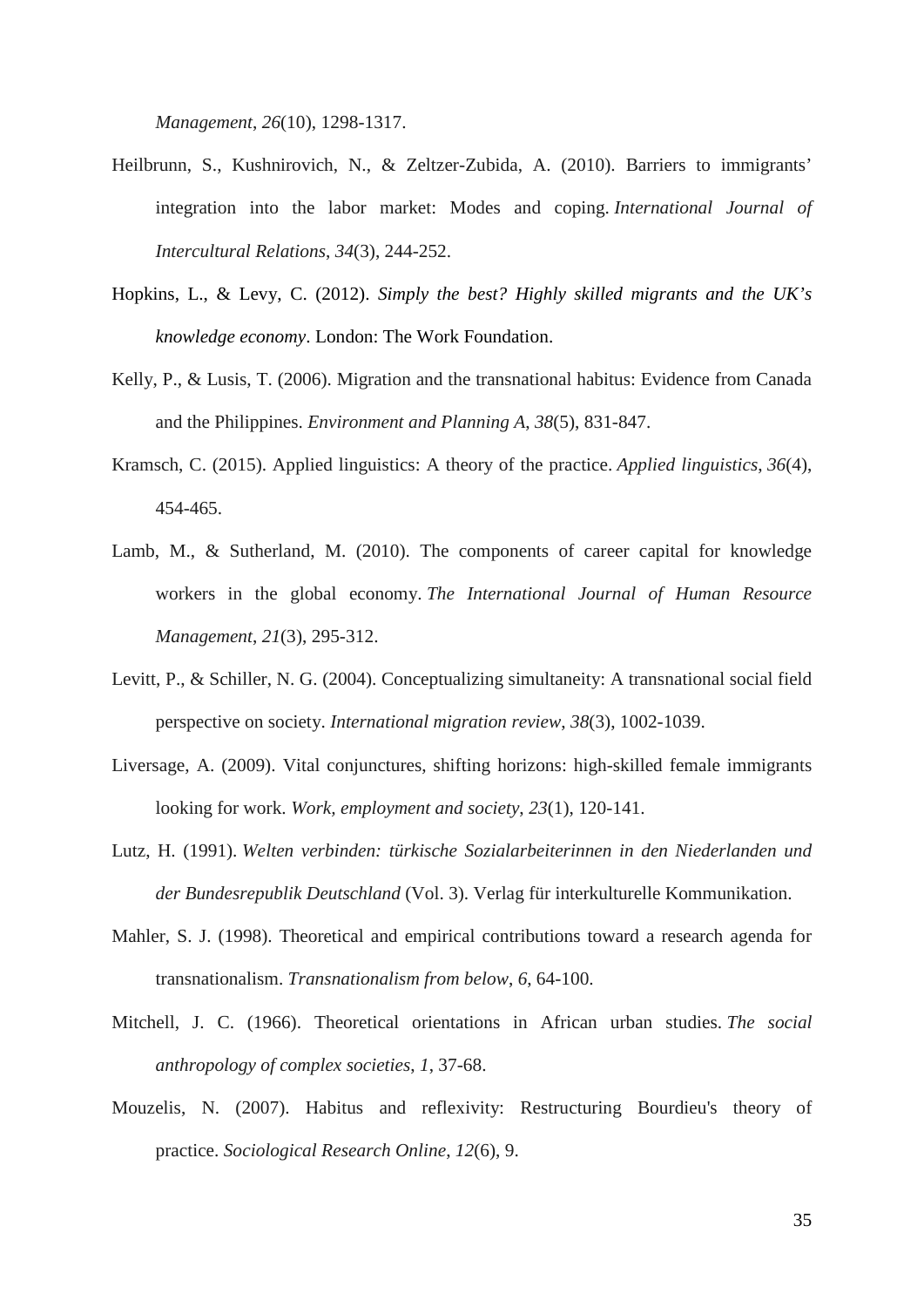- Nee, V., & Sanders, J. (2001). Understanding the diversity of immigrant incorporation: a forms-of-capital model. *Ethnic and racial studies*, *24*(3), 386-411.
- Nohl, A. M., Schittenhelm, K., Schmidtke, O., & Weiß, A. (2006). Cultural capital during migration—a multi-level approach for the empirical analysis of the labor market integration of highly skilled migrants. In *Forum Qualitative Social Research, 7*(3). [http://www.qualitative-](http://www.qualitative-research.net/index.php/fqs/article/view/142/313%26amp%3Bsa%3DU%26amp%3Bei%3DxzbDU)

[research.net/index.php/fqs/article/view/142/313%26amp%3Bsa%3DU%26amp%3Bei](http://www.qualitative-research.net/index.php/fqs/article/view/142/313%26amp%3Bsa%3DU%26amp%3Bei%3DxzbDU) [%3DxzbDU](http://www.qualitative-research.net/index.php/fqs/article/view/142/313%26amp%3Bsa%3DU%26amp%3Bei%3DxzbDU) (Retrieved on 31 January, 2017)

- Nowicka, M. (2013). Positioning strategies of Polish entrepreneurs in Germany: Transnationalizing Bourdieu's notion of capital. *International Sociology*, *28*(1), 29-47.
- Oliver, C., & O'Reilly, K. (2010). A Bourdieusian analysis of class and migration: Habitus and the individualizing process. *Sociology*, *44*(1), 49-66.
- O¨zbilgin, M.F. (1998), *A Cross-Cultural Comparative Analysis of Sex Equality in the Financial Services Sector in Turkey and Britain*, PhD thesis, University of Bristol.
- Qureshi, K., Varghese, V. J., & Osella, F. (2013). Indian Punjabi skilled migrants in Britain: of brain drain and under-employment. *Journal of Management Development*, *32*(2), 182-192.
- Painter, J. (2000). Pierre Bourdieu. *Thinking space*, 239-259.
- Parutis, V. (2014). "Economic Migrants" or "Middling Transnationals"? East European Migrants' Experiences of Work in the UK. *International Migration*, *52*(1), 36-55.
- Pio, E. (2005). Knotted strands: Working lives of Indian women migrants in New Zealand. *Human Relations*, *58*(10), 1277-1299.
- Portes A., Guarnizo L. E., & Landolt P. (1999). The study of transnationalism: Pitfalls and promise of an emergent research field. *Ethnic and Racial Studies*, *22*, 217-37
- Pries, L. (2001). The disruption of social and geographic space: Mexican-US migration and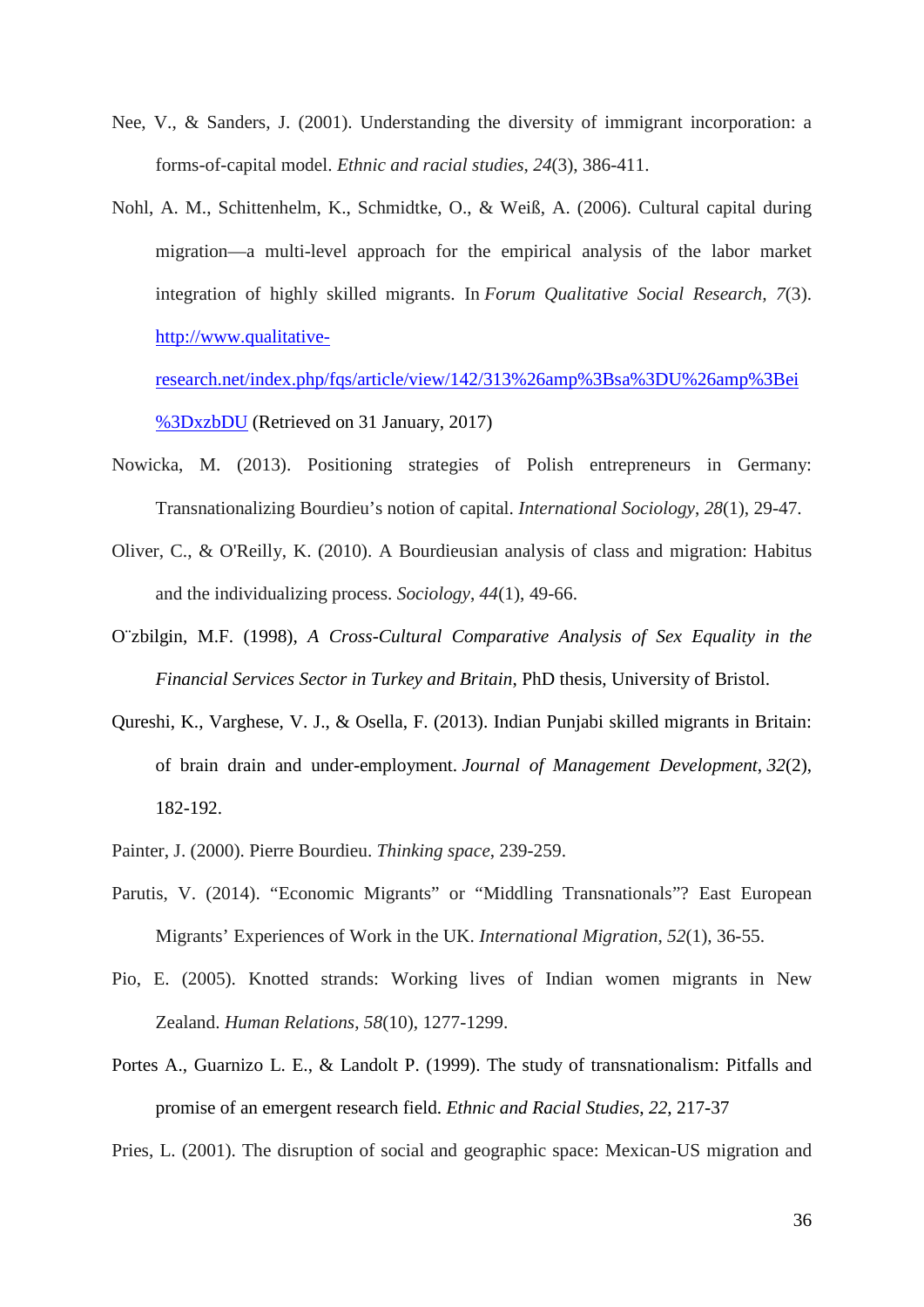the emergence of transnational social spaces. *International Sociology*, *16*(1), 55-74.

- Ramboarison-Lalao, L., Al Ariss, A., & Barth, I. (2012). Careers of skilled migrants: Understanding the experiences of Malagasy physicians in France. *Journal of Management Development*, *31*(2), 116-129.
- Reay, D. (2004). 'It's all becoming a habitus': Beyond the habitual use of habitus in educational research. *British journal of sociology of education*, *25*(4), 431-444.
- Reitz, J.G. (2007). Immigrant employment success in Canada, part I: Individual and contextual causes. *Journal of International Migration and Integration, 8*(1):11–36.
- Riaño, Y. (2011). Drawing new boundaries of participation: experiences and strategies of economic citizenship among skilled migrant women in Switzerland. *Environment and Planning A*, *43*(7), 1530-1546.
- Riaño, Y., & Baghdadi, N. (2007). Understanding the labour market participation of skilled immigrant women in Switzerland: The interplay of class, ethnicity, and gender. *Journal of International Migration*, *8*(2), 163-183.
- Robinson, V., & Carey, M. (2000). Peopling skilled international migration: Indian doctors in the UK. *International Migration*, *38*(1), 89-108.
- Salaff, J., Greve, A., & Ping, L. X. L. (2002). Paths into the economy: Structural barriers and the job hunt for skilled PRC migrants in Canada. *International Journal of Human Resource Management*, *13*(3), 450-464.
- Shachar, A. (2006). Race for talent: Highly skilled migrants and competitive immigration regimes, *The NYUL Review*, 81, 148-206.
- Sayer, A. (2010). Bourdieu, ethics and practice. *Cultural Analysis and Bourdieu's Legacy*, 87-101.
- Schiller, N. G., Basch, L., & Blanc‐Szanton, C. (1992). Transnationalism: A new analytic framework for understanding migration. *Annals of the New York academy of sciences*,